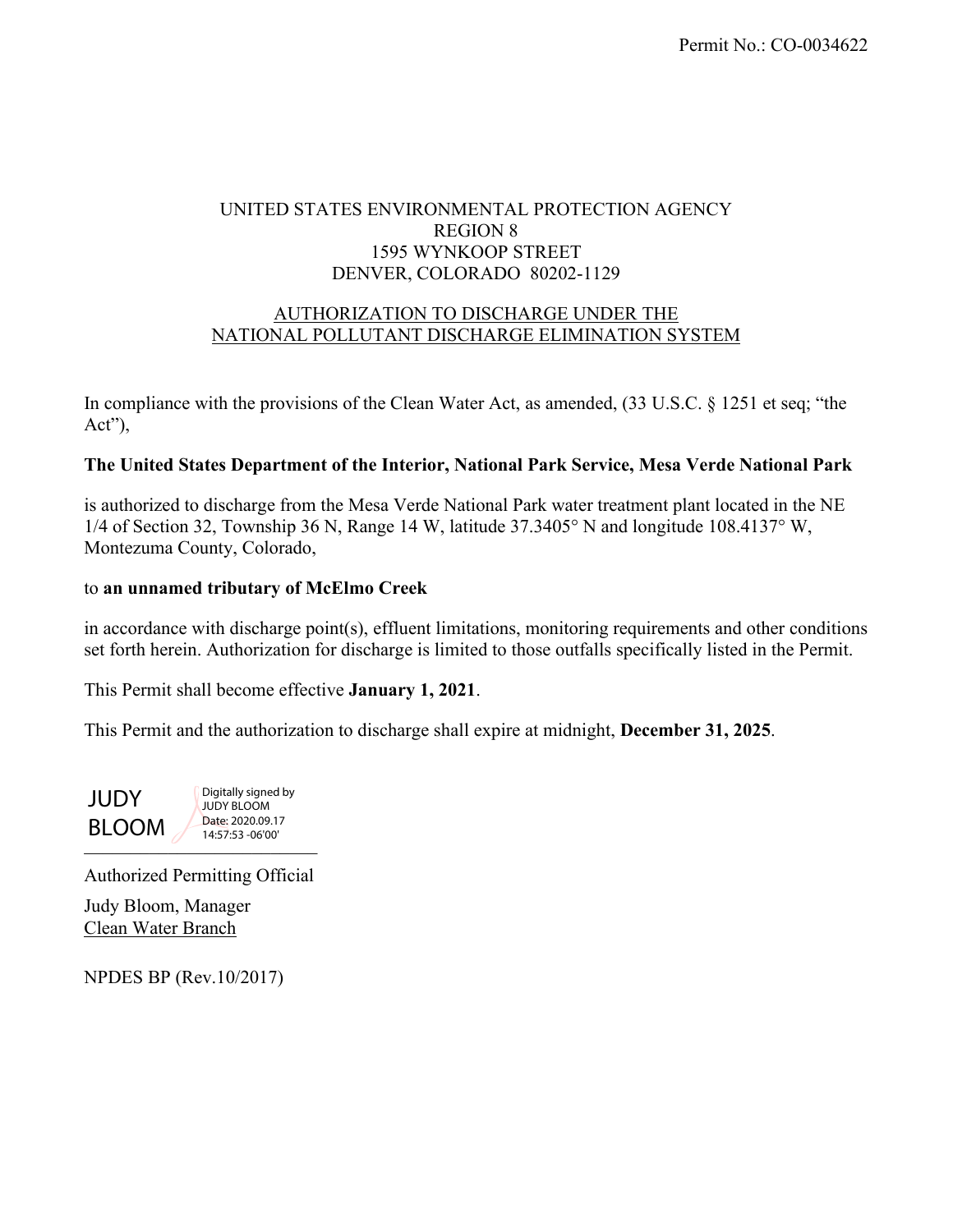| 6.1. |  |  |  |  |
|------|--|--|--|--|
| 6.2. |  |  |  |  |
| 6.3. |  |  |  |  |
| 6.4. |  |  |  |  |
| 6.5. |  |  |  |  |
| 6.6. |  |  |  |  |
| 6.7. |  |  |  |  |
| 6.8. |  |  |  |  |
| 6.9. |  |  |  |  |
|      |  |  |  |  |
|      |  |  |  |  |
|      |  |  |  |  |
| 7.1. |  |  |  |  |
| 7.2. |  |  |  |  |
| 7.3. |  |  |  |  |
| 7.4. |  |  |  |  |
| 7.5. |  |  |  |  |
| 7.6. |  |  |  |  |
| 7.7. |  |  |  |  |
| 7.8. |  |  |  |  |
| 7.9. |  |  |  |  |
|      |  |  |  |  |
|      |  |  |  |  |
| 8.1. |  |  |  |  |
| 8.2. |  |  |  |  |
| 8.3. |  |  |  |  |
| 8.4. |  |  |  |  |
| 8.5. |  |  |  |  |
| 8.6. |  |  |  |  |
| 8.7. |  |  |  |  |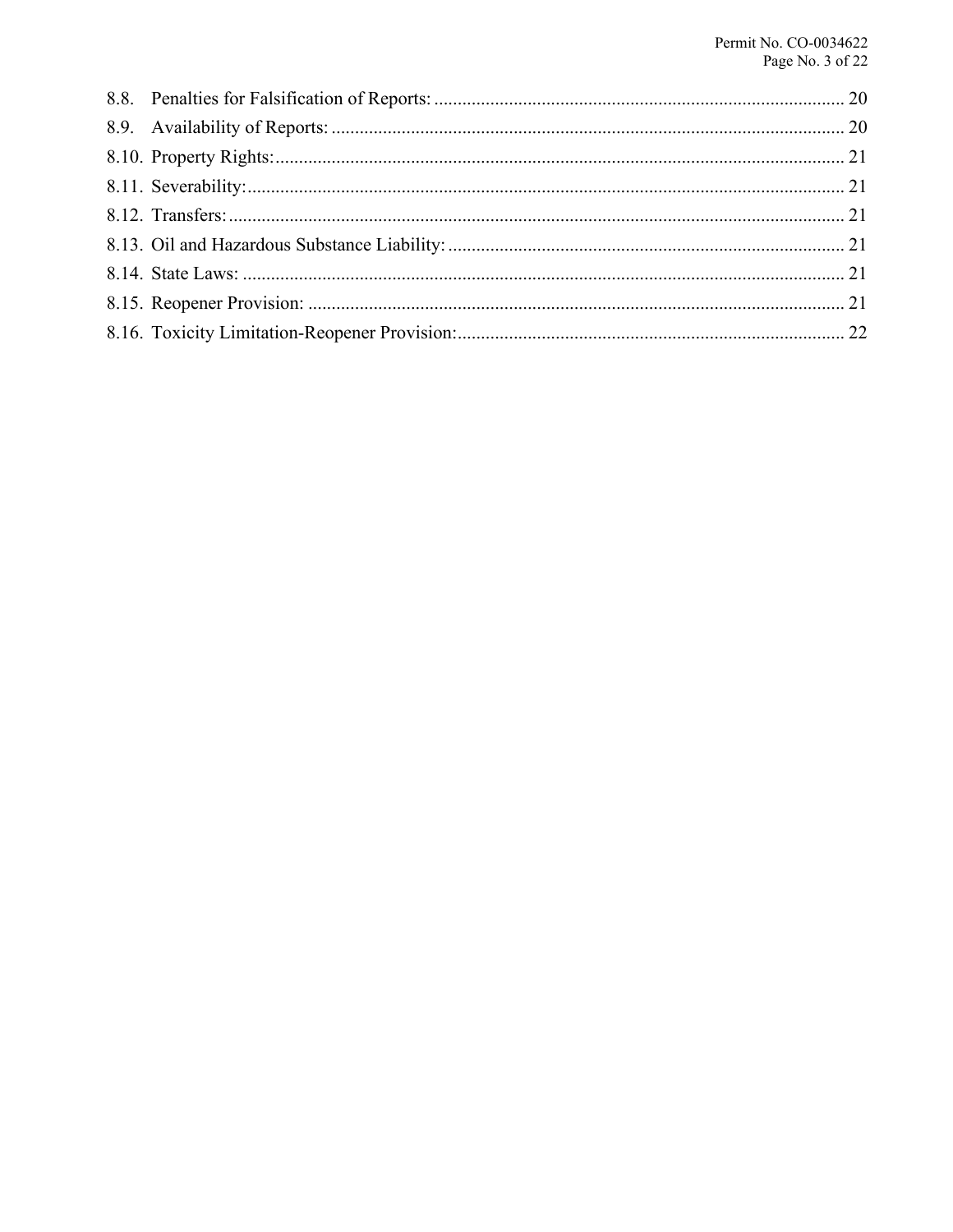# <span id="page-3-0"></span>**1. Definitions**

The *7-day (weekly) average*, other than for microbiological organisms (e.g., bacteria, viruses, etc.), is the arithmetic mean of all samples collected during a consecutive 7-day period or calendar week, whichever is applicable. Geometric means shall be calculated for microbiological organisms unless specified otherwise in the Permit. The 7-day and weekly averages are applicable only to those effluent characteristics for which there are 7-day average effluent limitations. The calendar week, which begins on Sunday and ends on Saturday, shall be used for purposes of reporting selfmonitoring data on discharge monitoring report forms. Weekly averages shall be calculated for all calendar weeks with Saturdays in the month. If a calendar week overlaps two months (i.e., the Sunday is in one month and the Saturday in the following month), the weekly average calculated for that calendar week shall be included in the data for the month that contains the Saturday (40 CFR Part 122.2).

The *30-day (monthly) average*, other than for microbiological organisms (e.g., bacteria, viruses, etc.), is the arithmetic average of all samples collected during a consecutive 30-day period or calendar month, whichever is applicable. Geometric means shall be calculated for microbiological organisms unless specified otherwise in the Permit. The calendar month shall be used for purposes of reporting self-monitoring data on discharge monitoring report forms (40 CFR Part 122.2).

*Act ("the Act")* means the Clean Water Act (formerly referred to as either the Federal Water Pollution Act or the Federal Water Pollution Control Act Amendments of 1972), Pub. L. 92-500, as amended by Pub. L. 95-217, Pub. L. 95-576, Pub. L. 96-483, Pub. L. 97-117, and Pub. L. 100-4. In this Permit the Act may be referred to as the CWA.

*Bypass* means the intentional diversion of waste streams from any portion of a treatment facility (40 CFR Part 122.41(m)).

*Composite samples* shall be flow proportioned. The composite sample shall, at a minimum, contain at least four (4) samples collected over the compositing period. Unless otherwise specified, the time between the collection of the first sample and the last sample shall not be less than six (6) hours, nor more than twenty-four (24) hours. Acceptable methods for the preparation of composite samples are as follows:

(a) Constant time interval between samples, sample volume proportional to flow rate at the time of sampling;

(b) Constant time interval between samples, sample volume proportional to total flow (volume) since last sample. For the first sample, the flow rate at the time of the first sample was collected may be used;

(c) Constant sample volume, time interval between samples proportional to flow (i.e., sample taken every "X" gallons of flow); and,

(d) Continuous collection of sample with sample collection rate proportional to flow rate.

*Daily Maximum (Daily Max.)* is the maximum measured value for a pollutant discharged during a calendar day or any 24-hour period that reasonably represents a calendar day for purposes of sampling. For pollutants with daily maximum limitations expressed in units of mass (e.g., kilograms, pounds), the daily maximum is calculated as the total mass of pollutant discharged over the calendar day or representative 24-hour period. For pollutants with limitations expressed in other units of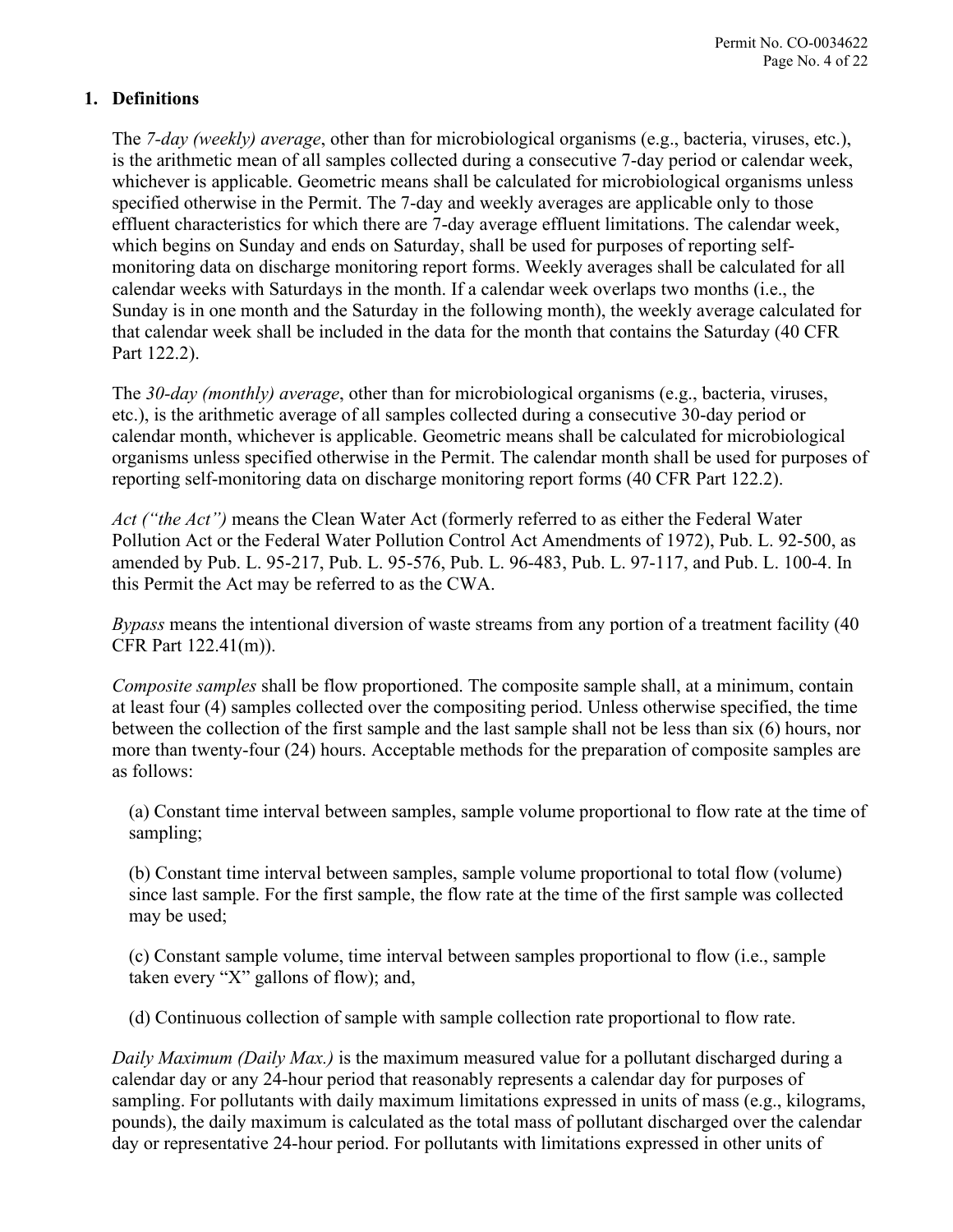measurement (e.g., milligrams/liter, parts per billion), the daily maximum is calculated as the average of all measurements of the pollutant over the calendar day or representative 24-hour period. If only one measurement or sample is taken during a calendar day or representative 24-hour period, the single measured value for a pollutant will be considered the daily maximum measurement for that calendar day or representative 24-hour period.

*Daily Minimum (Daily Min.)* is the minimum value allowable in any single sample or instantaneous measurement collected during the course of a day.

*EPA* means the United States Environmental Protection Agency, the Regional Administrator of the EPA Region 8 or an authorized representative.

*E. coli* means *Escherichia coli*.

*Geometric mean* is an average or mean based on multiplication instead of addition. To calculate a geometric mean, take the *nth* root of the product of *n* measured values.

*Grab sample*, for monitoring requirements, is defined as a single "dip and take" sample collected at a representative point in the discharge stream.

*Instantaneous measurement*, for monitoring requirements, is defined as a single reading, observation, or measurement.

*Lethal Concentration, 50 Percent (LC50)* is the toxicant or effluent concentration that would cause death in 50 percent of the test organisms over a specified period of time.

*New Source* means any building, structure, facility, or installation from which there is or may be a "discharge of pollutants," the construction of which commenced:

(a) After promulgation of standards of performance under Section 306 of CWA which are applicable to such source, or

(b) After proposal of standards of performance in accordance with Section 306 of CWA which are applicable to such source, but only if the standards are promulgated in accordance with Section 306 within 120 days of their proposal.

*Permit* means the NPDES permit in which "Permit" and corresponding statement of basis or fact sheet is written.

*Permittee* means the "person" as defined by section 502(5) of the Act authorized to discharge under the Permit.

*Severe property damage* means substantial physical damage to property, damage to the treatment facilities which causes them to become inoperable, or substantial and permanent loss of natural resources which can reasonably be expected to occur in the absence of a bypass. Severe property damage does not mean economic loss caused by delays in production.

*Sewage Sludge* is any solid, semi-solid or liquid residue generated during the treatment of domestic sewage in a treatment works. Sewage sludge includes, but is not limited to, domestic septage; scum or solids removed in primary, secondary or advanced wastewater treatment processes; and a material derived from sludge. Sewage sludge does not include ash generated during the firing of sewage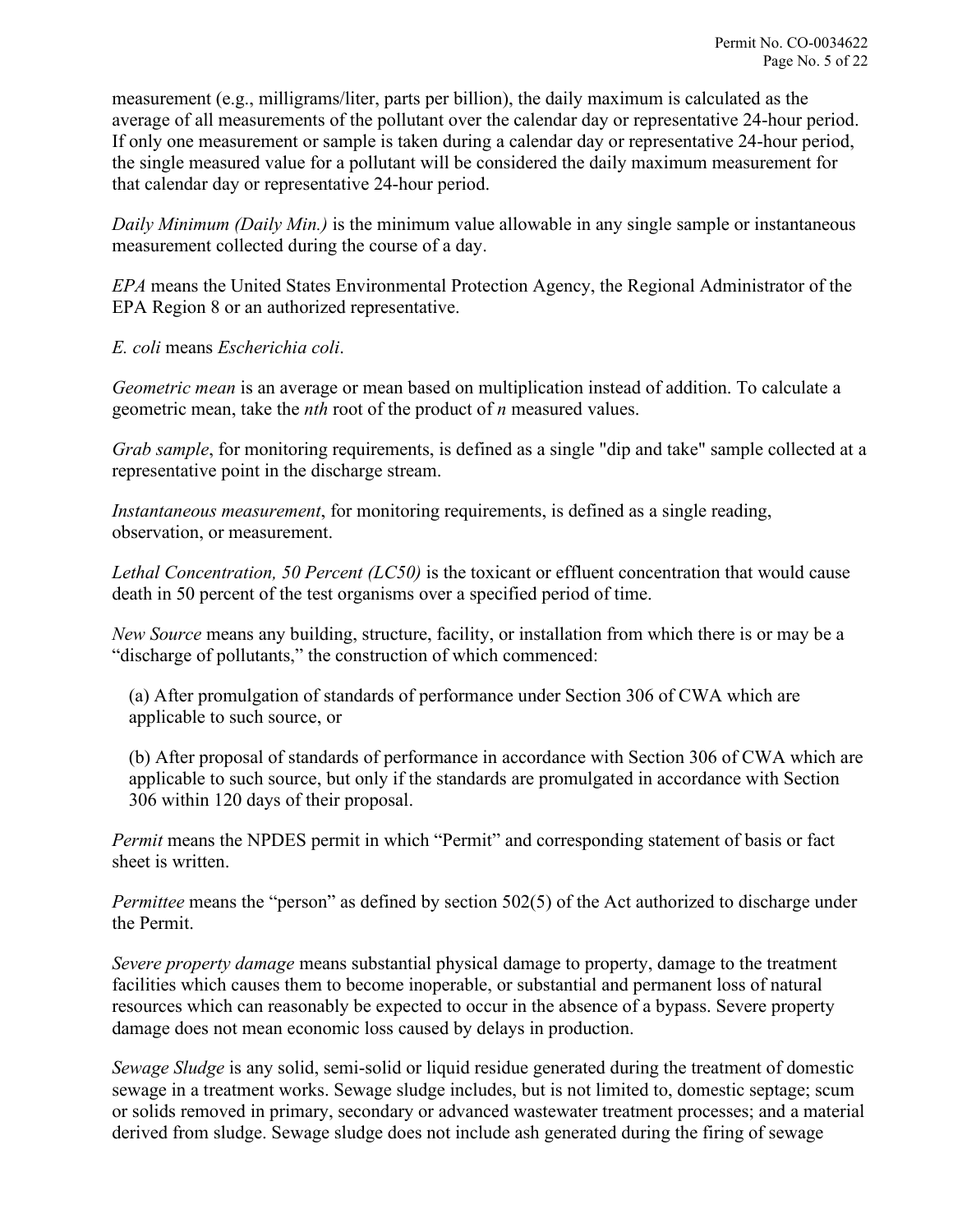sludge in a sewage sludge incinerator or grit and screenings generated during preliminary treatment of domestic sewage in a treatment works.

*Stormwater* means storm water runoff, snow melt runoff, and surface runoff and drainage.

*Sufficiently Sensitive* – An analytical chemical-specific test method is sufficiently sensitive when:

(a) The method minimum level (ML) is at or below the level of the effluent limit established in the permit for the measured pollutant or pollutant parameter; or

(b) The method has the lowest ML of the analytical methods approved under 40 CFR Part 136 or required under 40 CFR chapter I, subchapter N or O for the measured pollutant or pollutant parameter.

*Upset* means an exceptional incident in which there is unintentional and temporary noncompliance with technology-based permit effluent limitations because of factors beyond the reasonable control of the Permittee. An upset does not include noncompliance to the extent caused by operational error, improperly designed treatment facilities, inadequate treatment facilities, lack of preventive maintenance, or careless or improper operation.

*Whole Effluent Toxicity (WET)* is the total toxic effect of an effluent measured directly with a toxicity test.

# <span id="page-5-0"></span>**2. Description of Discharge Point(s)**

The authorization to discharge provided under this Permit is limited to those outfalls specifically designated below as discharge locations. Discharges at any location not authorized under a NPDES Permit is a violation of the Clean Water Act and could subject the person(s) responsible for such discharge to penalties under Section 309 of the Act.

| <b>Outfall Serial Number</b> | <b>Location Description</b>                                                              | Latitude/Longitude              | Receiving Water                                       |
|------------------------------|------------------------------------------------------------------------------------------|---------------------------------|-------------------------------------------------------|
| 001                          | End of discharge<br>pipe approximately<br>50 feet east of the<br>water treatment plant   | $37.34052$ ° N/<br>108.41308° W | Overland flow to unnamed<br>tributary of McElmo Creek |
| 002                          | End of discharge<br>pipe approximately<br>100 feet north of the<br>water treatment plant | $37.34103$ ° N/<br>108.41335° W | Overland flow to unnamed<br>tributary of McElmo Creek |

|  |  | Table 1 – Description of Discharge Points |  |
|--|--|-------------------------------------------|--|
|  |  |                                           |  |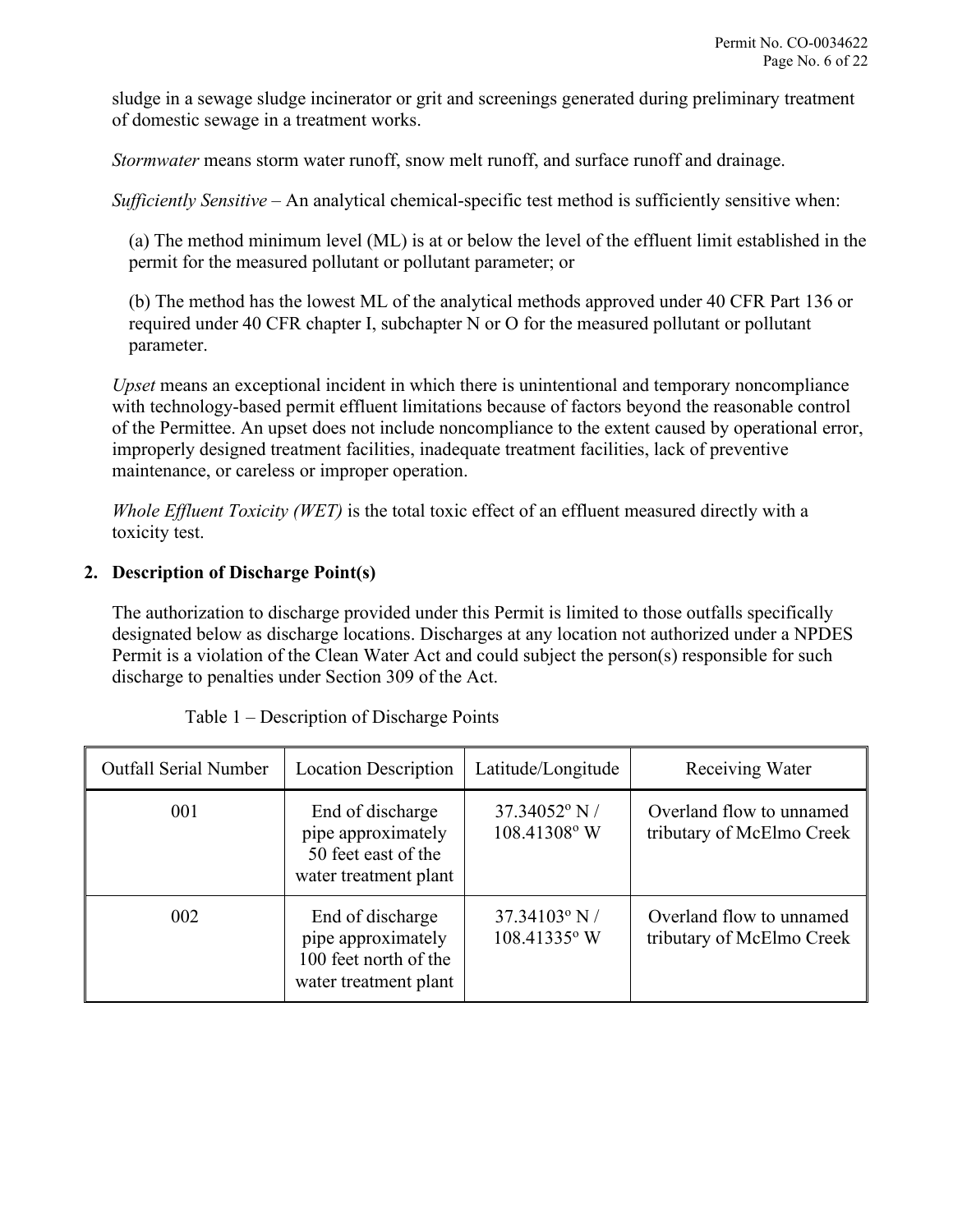# <span id="page-6-0"></span>**3. Effluent Limitations**

**Outfall 001 and Outfall 002:** Effective immediately and lasting through the life of this Permit, the quality of effluent discharged by the facility at Outfalls 001 and 002 shall, at a minimum, meet the limitations as set forth below:

|                                                                                         | <b>Effluent Limitation</b> |            |              |
|-----------------------------------------------------------------------------------------|----------------------------|------------|--------------|
|                                                                                         | $30$ -Day                  | $7-Day$    | <b>Daily</b> |
| Characteristic                                                                          | Average a/                 | Average a/ | Maximum a/   |
| 30-Day Average Flow, MGD                                                                | 0.014                      | N/A        | N/A          |
| Total Suspended Solids (TSS), mg/L                                                      | 30                         | 45         | N/A          |
| Oil and Grease (O&G), mg/L                                                              | N/A                        | N/A        | 10           |
| Total Residual Chlorine (TRC), mg/L b/                                                  | 0.011                      | N/A        | 0.019        |
| The total annual TDS load discharged from the facility must be less than 366 tons/year. |                            |            |              |
| The pH of the discharge shall not be less than 6.5 or greater than 9.0 at any time.     |                            |            |              |

N/A: Not applicable

a/ See section [1](#page-3-0) of the Permit for definition of terms.

b/ The TRC limits apply only for discharges associated with the use of chlorine, such as the enhanced flux maintenance cycle, the clean in place cycle, and any other times where chlorine or a chlorine compound is used in the cleaning process. When chlorine is not used, report "N/A" to the TRC field on the Discharge Monitoring Report (DMR). For the purposes of the permit, the minimum limit of analytical reliability in the analysis for TRC is considered to be 0.05 mg/L. For purposes of calculating averages and reporting in the Discharge Monitoring Report form, analytical values less than 0.05 mg/L shall be considered to be in compliance with this permit.

# <span id="page-6-1"></span>**4. Self-Monitoring Requirements**

**Outfall 001 and 002:** Effective immediately and lasting through the life of this Permit, sampling and test procedures for pollutants listed in this part shall be in accordance with guidelines promulgated by the Administrator in 40 CFR Part 136, as required in 40 CFR Part 122.41(j). At a minimum, the following constituents shall be monitored at the frequency and with the type of measurement indicated; samples or measurements shall be representative of the volume and nature of the monitored discharge. If no discharge occurs during the entire monitoring period, it shall be stated on the Discharge Monitoring Report (DMR) that no discharge or overflow occurred.

Effluent monitoring samples shall be taken at Outfall 001 and Outfall 002. The effluent sampling location shall be after all treatment processes but prior to discharge to the receiving water.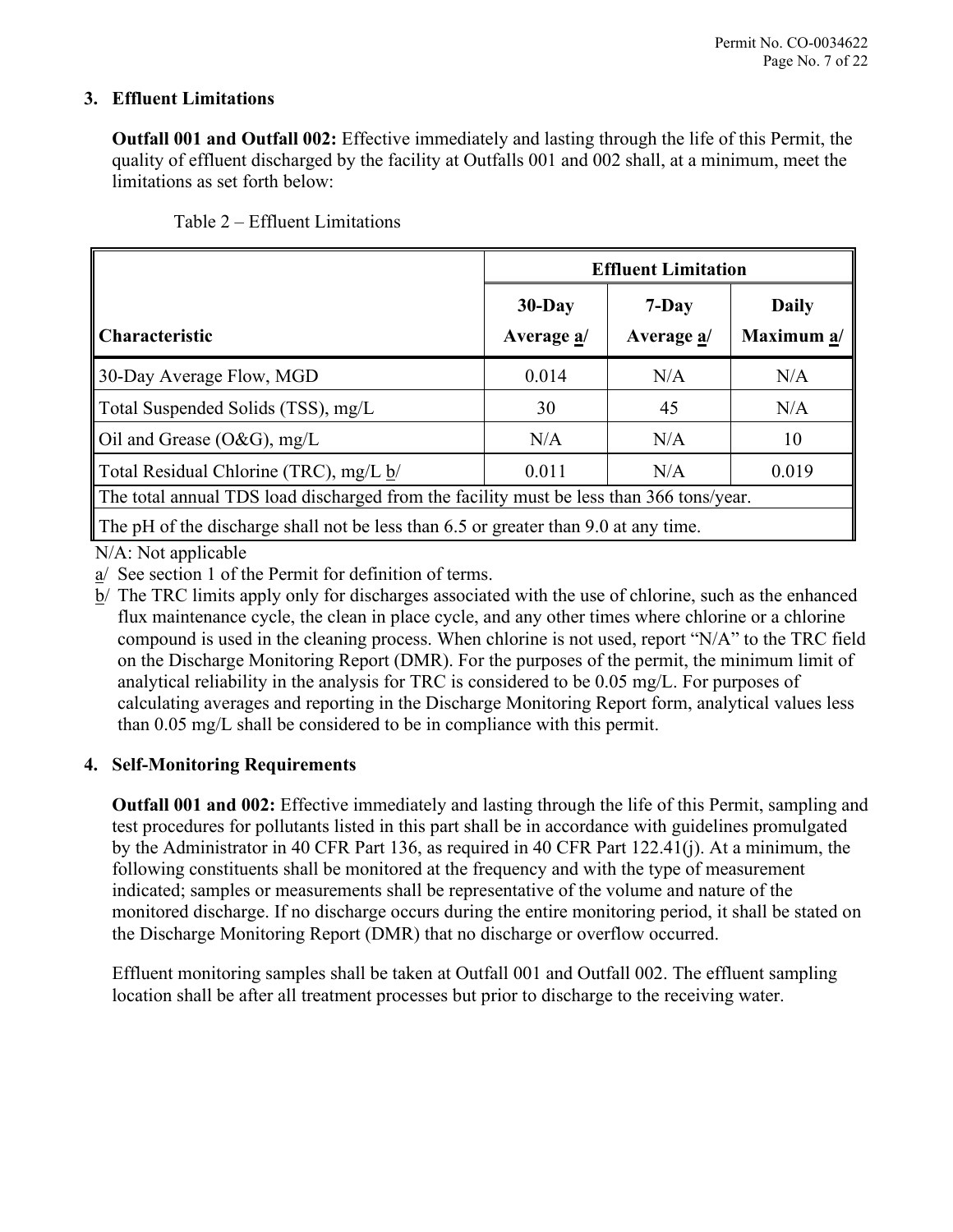| <b>Effluent Characteristic</b>                 | Frequency               | Sample Type a/       |
|------------------------------------------------|-------------------------|----------------------|
| Total Volume Discharged, million gallons       | Each Discharge          | $\underline{b}$      |
| 30-Day Average Flow, MGD c/                    | Monthly                 | Calculated           |
| Total Suspended Solids (TSS), mg/L             | Monthly $\underline{d}$ | Composite <i>e</i> / |
| Oil and grease, Visual                         | Monthly $\frac{d}{ }$   | Visual               |
| Oil and grease, mg/L                           | f/                      | Grab                 |
| Total Residual Chlorine (TRC), mg/L g/         | Each Discharge          | Grab                 |
| pH, standard units h/                          | Each Discharge          | Grab/Instantaneous   |
| Total Dissolved Solids (TDS), mg/L             | Quarterly               | Grab                 |
| Total Annual TDS Load, tons/year i/            | Annually                | Calculated           |
| Arsenic (As), Total Recoverable, $\mu g/L$ j/  | Annually                | Grab                 |
| Cadmium (Cd), Total Recoverable, µg/L j/       | Annually                | Grab                 |
| Chromium (Cr), Total Recoverable, $\mu g/L$ j/ | Annually                | Grab                 |
| Iron (Fe), Total Recoverable, μg/L j/          | Annually                | Grab                 |
| Lead (Pb), Total Recoverable, µg/L j/          | Annually                | Grab                 |
| Molybdenum (Mo), Total Recoverable, µg/L<br>j' | Annually                | Grab                 |
| Nickel (Ni), Total Recoverable, μg/L j/        | Annually                | Grab                 |
| Copper (Cu), Dissolved, $\mu g/L$ j/           | Annually                | Grab                 |
| Manganese (Mn), Dissolved, $\mu g/L j/$        | Annually                | Grab                 |
| Selenium (Se), Dissolved, µg/L j/              | Annually                | Grab                 |
| Silver (Ag), Dissolved, $\mu$ g/L j/           | Annually                | Grab                 |

Table 3 – Monitoring Requirements for Outfall 001 and 002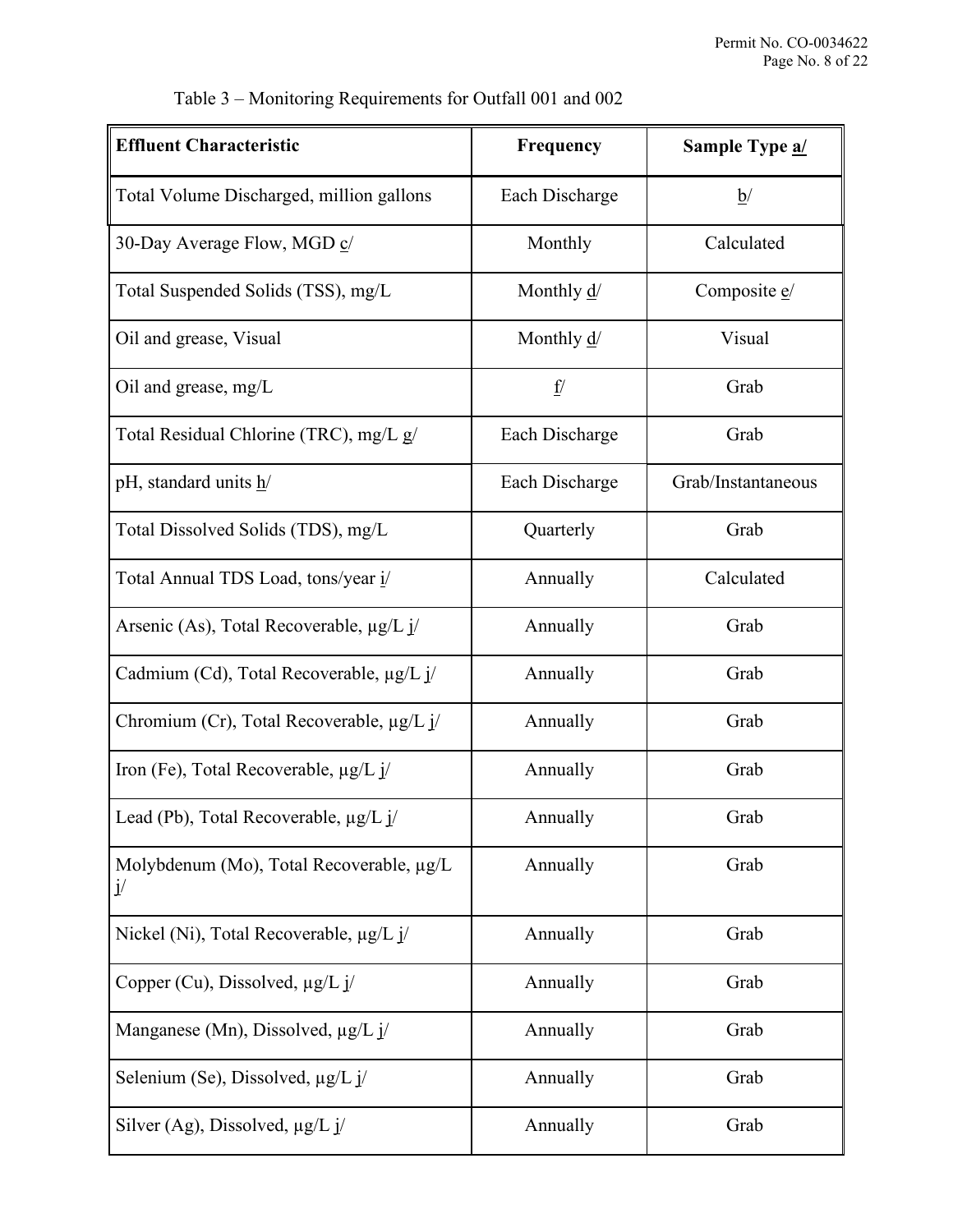| Zinc (Zn), Dissolved, $\mu$ g/L j/ | Annually | Grab |
|------------------------------------|----------|------|
| Hardness, mg/L as $CaCO3 k/$       | Annually | Grab |

- a/ See section 1 of the Permit for definition of terms.
- b/ The total volume of water discharged during the quarterly reporting period shall be estimated based on the total number of discharges that occurred during the reporting period and the approximate volume of water discharged with each discharge. The volume of water discharged with each discharge may be estimated by the change in the amount of water in a settling basin before the discharge started and after the discharge stopped.
- c/ The calculation for 30-day average flow will be the total volume discharged that month (in millions of gallons) divided by 30.
- d/ Samples shall be taken and visual observations made a minimum of each 30-day period or calendar month if there is a discharge. The highest weekly value and average monthly value shall be reported for each month in the quarterly reporting period.
- $e^{\prime}$  A composite sample shall consist of a minimum of four (4) grab samples. They should be spread out over the discharge period so that samples from the beginning of the discharge, the approximate midpoint of the discharge, and the end of the discharge are captured. The grab samples shall be composited in equal volumes.
- f/ If a visible sheen or floating oil is detected or observed in the discharge, a grab sample shall immediately be taken, analyzed and recorded in accordance with the requirements of 40 CFR Part 136. If no visible sheen or floating oil is detected or observed, report the code for "Conditional Monitoring - Not Required This Period" on the Discharge Monitoring Report.
- g/ The TRC monitoring requirements apply only for discharges associated with the use of chlorine, such as the enhanced flux maintenance cycle, the clean in place cycle, and any other times where chlorine or a chlorine compound is used in the cleaning process. When chlorine is not used, report "N/A" to the TRC field on the Discharge Monitoring Report (DMR). For the purposes of the permit, the minimum limit of analytical reliability in the analysis for TRC is considered to be 0.05 mg/L. For purposes of calculating averages and reporting in the Discharge Monitoring Report form, analytical values less than 0.05 mg/L shall be considered to be in compliance with this permit.
- h/ The maximum and minimum pH observed shall be reported each quarter.
- i/ The reported value for this parameter is the total mass of dissolved solids discharged by this facility per year. The calculation for this parameter is the sum of the products of the TDS (mg/L) and total volume discharged (TVD) (million gallons/quarter) for each quarter  $(q = 1$  through 4) converted to tons/year using the equation below. If more than one TDS sample is collected from an outfall during a quarter, the TDS results shall be averaged for the quarter.

$$
(1) Total Annual TDS Load (tons / year) =
$$
  
4.17x10<sup>-3</sup> \* [TDS<sub>q1</sub>\*TVD<sub>q1</sub> + TDS<sub>q2</sub>\*TVD<sub>q2</sub> + TDS<sub>q3</sub>\*TVD<sub>q3</sub> + TDS<sub>q4</sub>\*TVD<sub>q4</sub>]

 $j$  The annual metals sampling shall take place during the summer months (June through August). k/ The annual hardness sample shall be taken at the same time as the annual metals sampling.

# <span id="page-8-0"></span>**5. Special Conditions**

# <span id="page-8-1"></span>5.1. Additional Operational and Maintenance Requirements:

To minimize the potential for the accidental discharge of wastewater containing high  $5.1.1.$ concentrations of total residual chlorine, the wastewater from the enhanced flux maintenance (EFM) cycle and the clean in place (CIP) cycle shall be pumped to one of the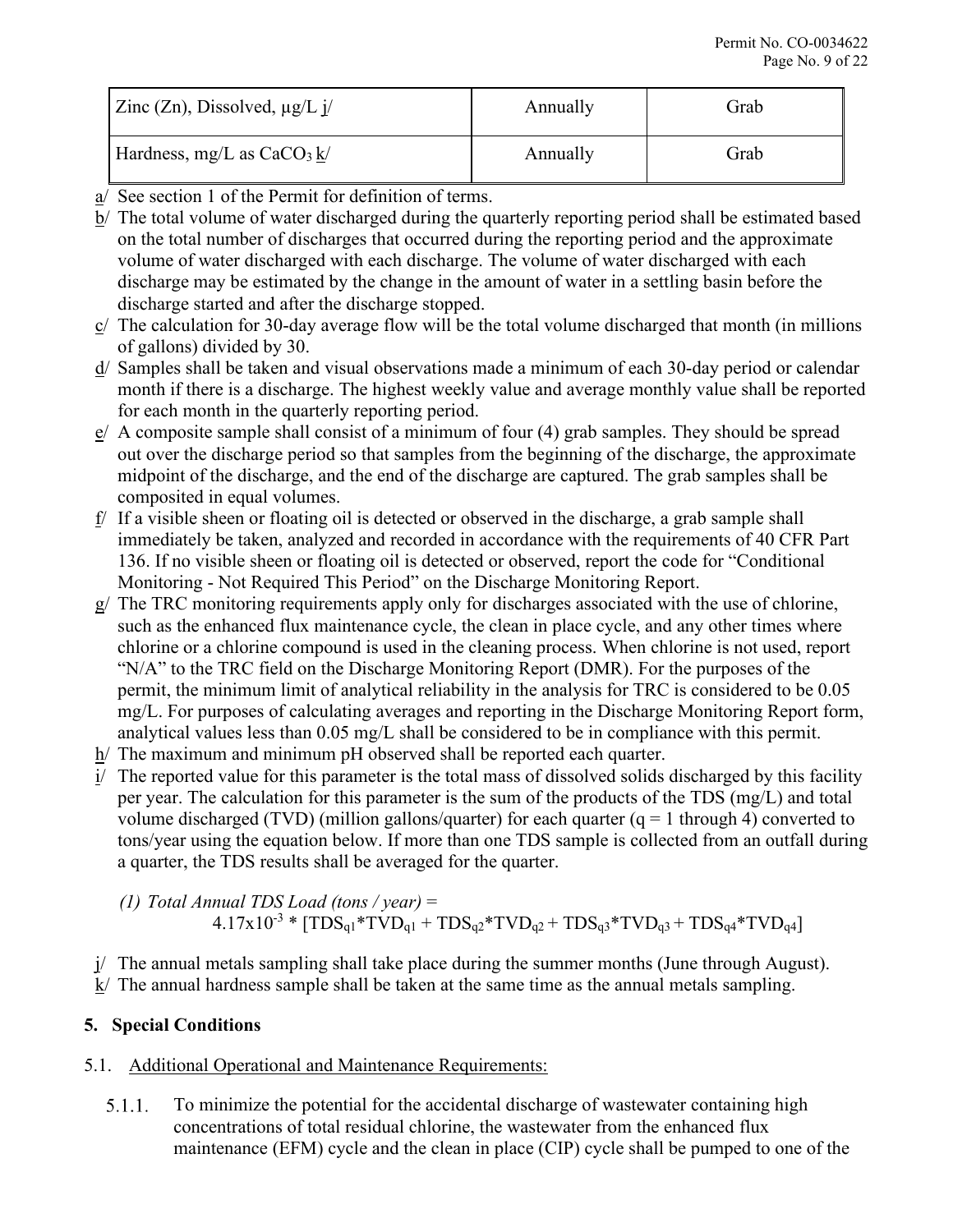outside basins before being discharged. This provides greater exposure to ultraviolet radiation, off-gassing aided by wind, solar radiation and temperature, and further opportunity for dilution.

- $5.1.2.$ To ensure that the acid and base used in the CIP cycle have neutralized the effluent to an acceptable pH, the pH of the settling basin shall be checked *prior to discharge* both during and immediately after the CIP cycle. These pH measurements shall not be used in lieu of pH monitoring requirements at the outfall and are not reported on the DMR.
- $5.1.3.$ To maximize residence time in the settling basins, there shall be no inflow of wastewater into an inside or outside settling basin while a controlled discharge is occurring from that basin.
- $5.1.4.$ To minimize the potential of sediment in the wastewater discharge, the removal of wastewater from an inside or outside settling basin for the purpose of being discharged shall be done in such a manner that the intake to the pump or outlet pipe is kept at least one (1) foot above the sediment layer at the bottom of the basin.
- $5.1.5.$ To minimize the possibility of an overflow of a settling basin resulting in a discharge from Outfall 001, each day that water is being treated at the water treatment plant the water level in each settling basin shall be observed to ensure that the settling basin is not likely to overflow before the next inspection.

# <span id="page-9-0"></span>**6. Monitoring, Record Keeping, and Reporting Requirements**

### <span id="page-9-1"></span>6.1. Representative Sampling:

Samples shall be taken in compliance with the monitoring requirements established under section [4.](#page-6-1) Effluent samples shall be taken from the effluent stream prior to discharge into the receiving waters. Samples and measurements shall be representative of the volume and nature of the monitored discharge or influent. Sludge samples shall be collected at a location representative of the quality of sludge immediately prior to use or disposal practice.

### <span id="page-9-2"></span>6.2. Monitoring Procedures:

Monitoring must be conducted according to test procedures approved under 40 CFR Part 136, unless other test procedures have been specified in this Permit. Sludge monitoring procedures shall be those specified in 40 CFR Part 503, or as specified in the Permit. The permittee must select a test procedure that is Sufficiently Sensitive, as defined in section 1 of the Permit, for all monitoring conducted in accordance with this Permit.

### <span id="page-9-3"></span>6.3. Penalties for Tampering:

The Act provides that any person who knowingly falsifies, tampers with, or renders inaccurate, any monitoring device or method required to be maintained under this Permit shall, upon conviction, be punished by a fine of not more than \$10,000, or by imprisonment for not more than two years, or by both. If a conviction of a person is for a violation committed after a first conviction of such person under this paragraph, punishment is a fine of not more than \$20,000 per day of violation, or by imprisonment of not more than 4 years, or both.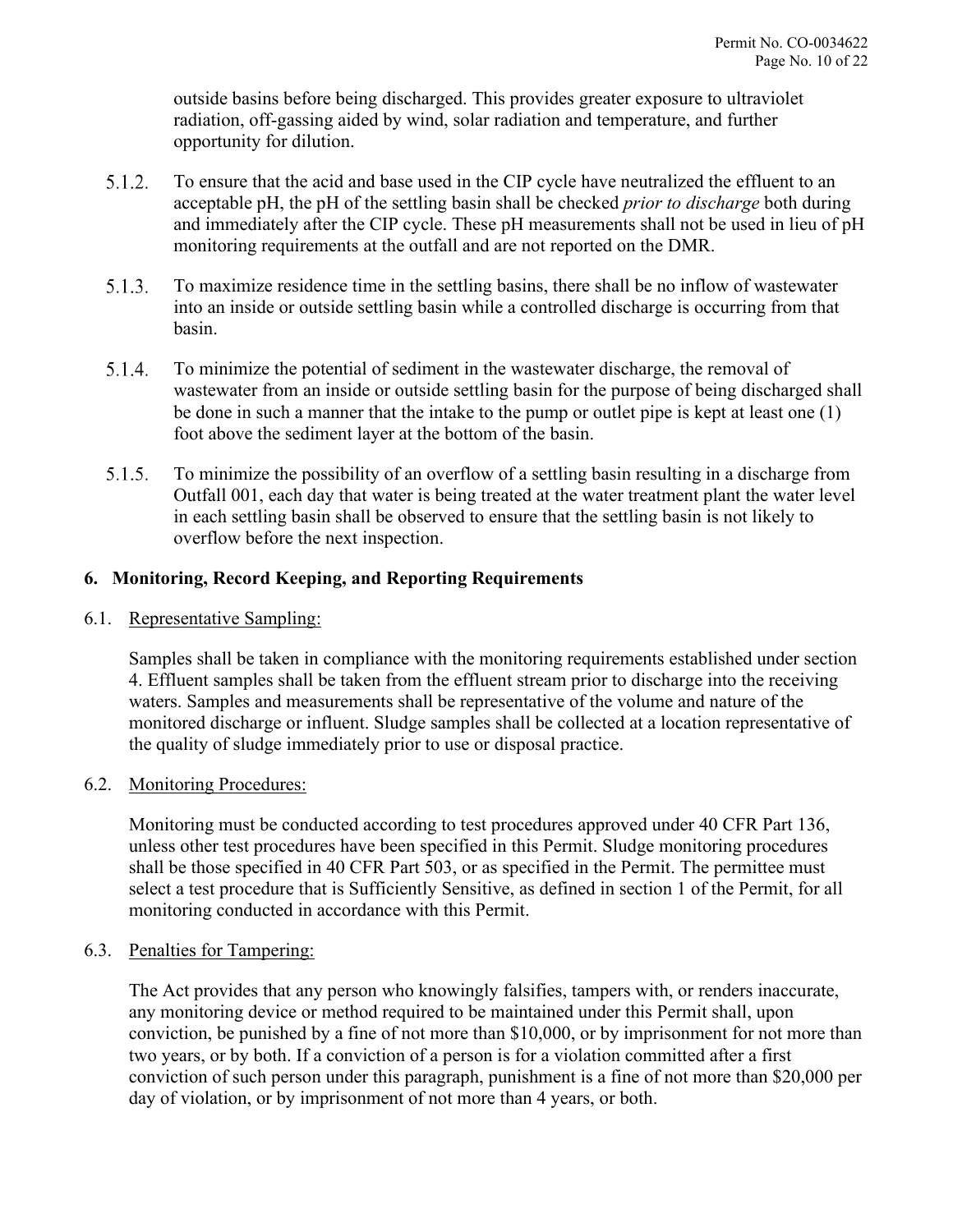### <span id="page-10-0"></span>6.4. Reporting of Monitoring Results:

With the effective date of this Permit, the Permittee must electronically report a summary of monitoring reports on DMRs quarterly using NetDMR. Electronic submissions by permittees must be submitted quarterly to the EPA Region 8 no later than the 28th of the month following the completed compliance monitoring period. The compliance monitoring period for the total annual TDS load (tons/year) analysis is considered to be the calendar year (January – December), and thus the total annual TDS load results are due on January 28. The first reporting period for this parameter will be January 1, 2022. The Permittee must sign and certify all electronic submissions in accordance with the requirements of section [8.7](#page-19-0) of this Permit ("Signatory Requirements"). NetDMR is accessed from the internet at [https://netdmr.zendesk.com/home.](https://netdmr.zendesk.com/home)

| <b>Compliance Monitoring</b> | <b>Due Date</b> |  |
|------------------------------|-----------------|--|
| <b>Period</b>                |                 |  |
| January through March        | April 28        |  |
| April through June           | July 28         |  |
| July through September       | October 28      |  |
| October through December     | January 28      |  |

Table 4 – DMR Due Dates for Quarterly Reporting

In addition, the Permittee must submit a copy of the DMR to the state of Colorado. Currently, the Permittee may submit a copy to the state of Colorado by one of three ways: 1) a paper copy may be mailed to the state of Colorado at the address in section 6.5; 2) the appropriate state of Colorado contact's email address may be added to the electronic submittal through NetDMR; or 3) the Permittee may provide viewing rights to the state of Colorado through NetDMR.

#### <span id="page-10-1"></span>6.5. Other reporting and notification requirements:

Other reporting and notification requirements shall be signed and certified in accordance with the Signatory Requirements (see section [8.7\)](#page-19-0), and submitted to the EPA Region 8 Enforcement and Compliance Assurance Division Water Enforcement Branch and the State of Colorado at the addresses given below (unless telephone notification is specified):

original to:

U.S. EPA, Region 8 (8ENF-W) Attention: DMR Coordinator 1595 Wynkoop Street Denver, Colorado 80202-1129

copy to:

Colorado Department of Public Health and Environment Water Quality Control Division WGCD-P-82 4300 Cherry Creek Drive South Denver, Colorado 80246-1530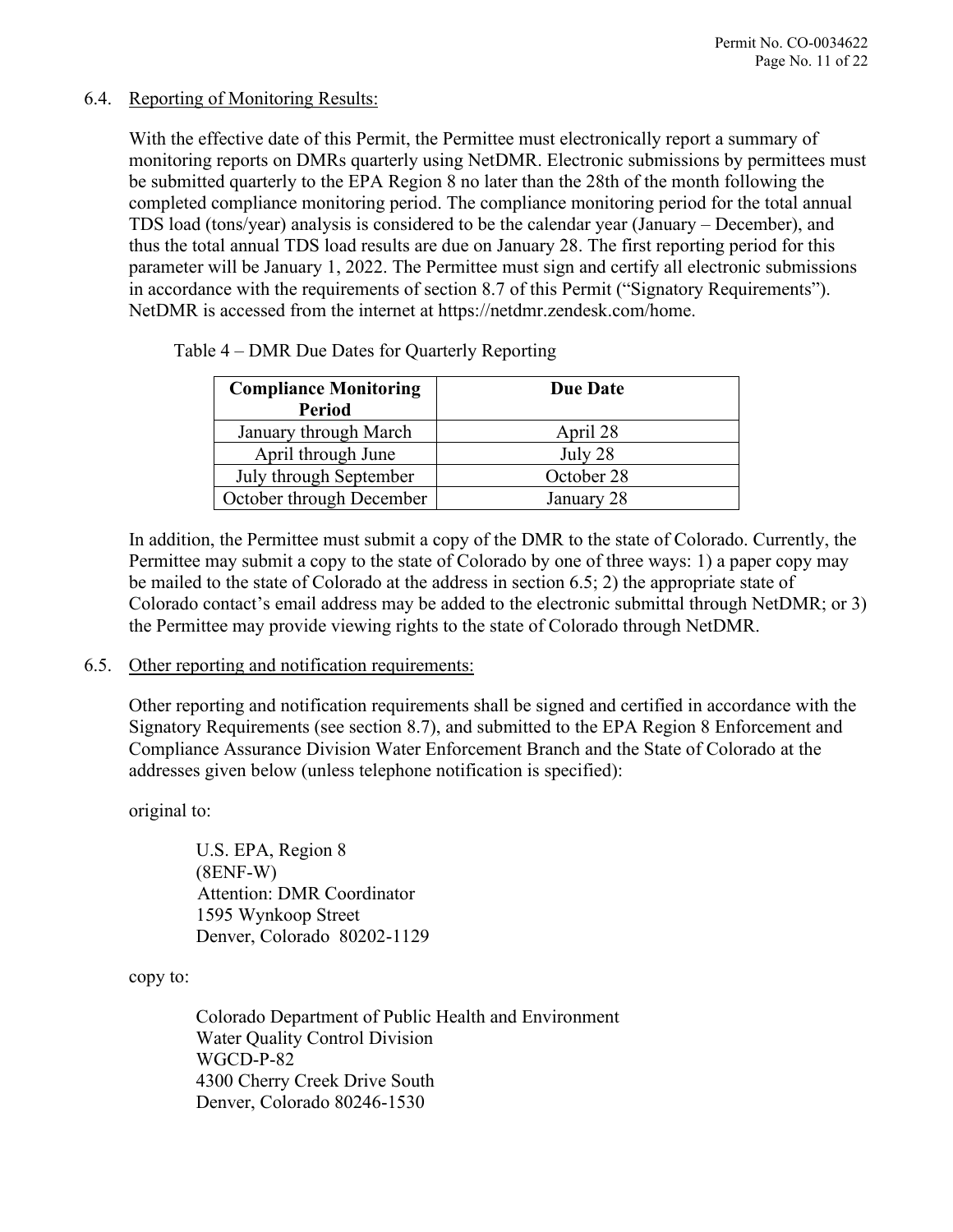Prior to December 21, 2020, or as otherwise specified in 40 CFR Part 127, all other reports required herein (e.g., sections [6.9](#page-11-3) and [6.10\)](#page-12-0) as well as sewer overflow event reports, shall be signed and certified in accordance with the Signatory Requirements (see section [8.7\)](#page-19-0), and submitted to the EPA Region 8 Enforcement and Compliance Assurance Division Water Enforcement Branch and the State of Colorado at the addresses given above. Effective no later than December 21, 2020, or as otherwise specified in 40 CFR Part 127, these reports shall be submitted electronically using the NPDES Electronic Reporting Tool (NeT). If the NeT tool is not available on December 21, 2020, the reports may continue to be submitted to the addresses above until the tool is available.

### <span id="page-11-0"></span>6.6. Additional Monitoring by the Permittee:

If the Permittee monitors any pollutant in accordance with section [6.1](#page-9-1) more frequently than required by this Permit, using test procedures approved under 40 CFR Part 136, 40 CFR Part 503, or as specified in this Permit, the results of this monitoring shall be included in the calculation and reporting of the data submitted in the DMR. Such increased frequency shall also be indicated.

#### <span id="page-11-1"></span>6.7. Records Contents:

Records of monitoring information shall include:

- $6.7.1.$ The date, exact place, and time of sampling or measurements;
- $6.7.2.$ The name(s) of the individual(s) who performed the sampling or measurements;
- $6.7.3.$ The date(s) analyses were performed;
- 6.7.4. The time(s) analyses were initiated;
- $6.7.5.$ The name(s) of individual(s) who performed the analyses;
- $6.7.6.$ References and, when available, written procedures for the analytical techniques or methods used; and,
- $6.7.7.$ The results of such analyses, including the bench sheets, instrument readouts, computer disks or tapes, etc., used to determine these results.

### <span id="page-11-2"></span>6.8. Retention of Records:

The Permittee shall retain records of all monitoring information, including all calibration and maintenance records and all original recordings for continuous monitoring instrumentation, copies of all reports required by this Permit, and records of all data used to complete the application for this Permit, for a period of at least three years from the date of the sample, measurement, report or application. Records of monitoring required by this Permit related to sludge use and disposal activities must be kept at least five years (or longer as required by 40 CFR Part 503). This period may be extended by request of the EPA at any time. Data collected on site, data used to prepare the DMR, copies of DMRs, and a copy of this NPDES Permit must be maintained on site.

### <span id="page-11-3"></span>6.9. Twenty-Four Hour Notice of Noncompliance Reporting:

 $6.9.1.$ The Permittee shall report any noncompliance which may endanger health or the environment as soon as possible, but no later than twenty-four (24) hours from the time the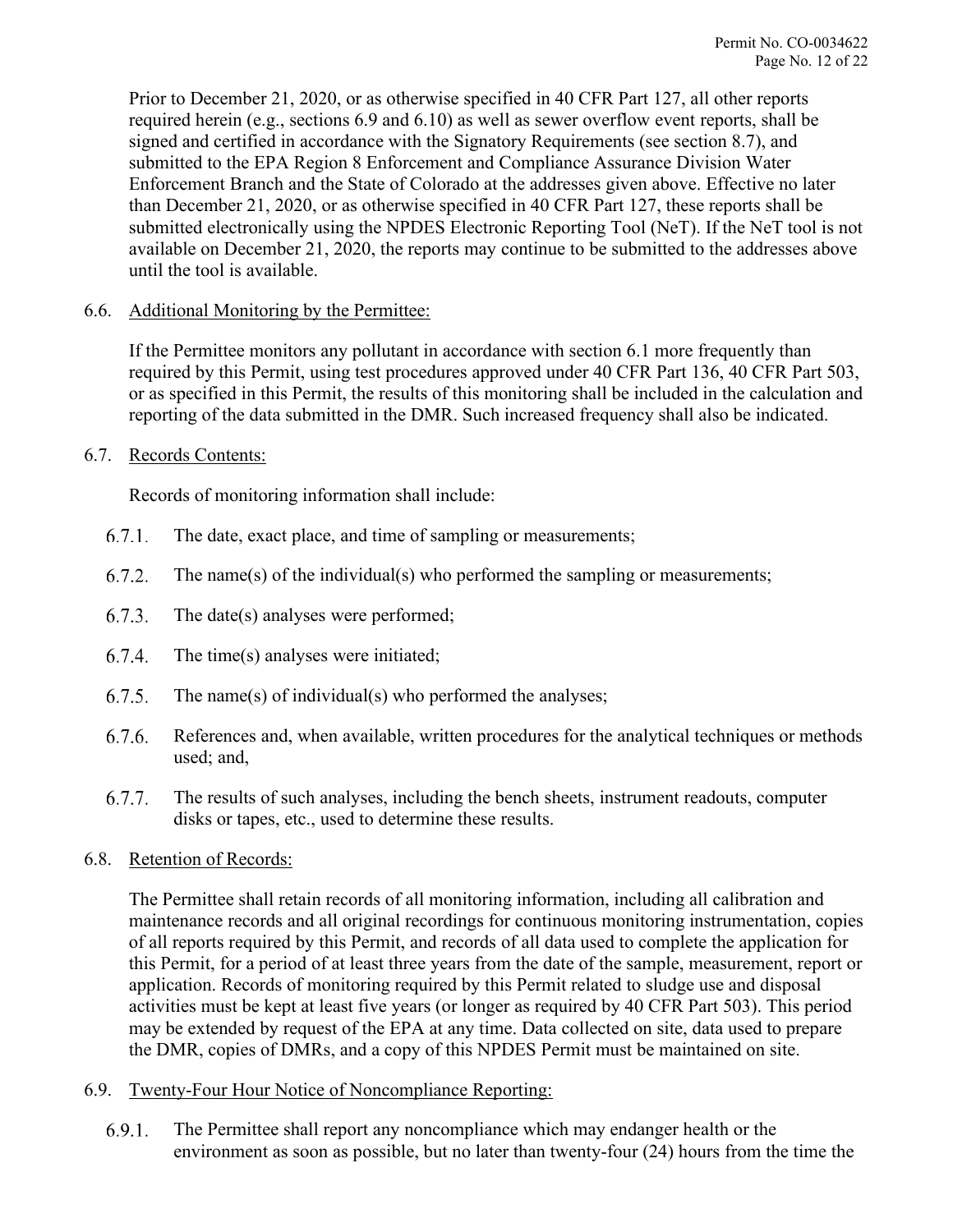Permittee first became aware of the circumstances. The report shall be made to the EPA, Region 8, Superfund & Emergency Management Division at (303) 293-1788 and the state of Colorado at (303) 756-4455.

- <span id="page-12-2"></span> $6.9.2.$ The following occurrences of noncompliance shall be reported by telephone to the EPA, Region 8 Enforcement and Compliance Assurance Division Water Enforcement Branch at (800) 227-8917 (8:00 a.m. - 4:30 p.m. Mountain Time), and the state of Colorado at (303) 692-3590 (8:00 a.m. - 4:30 p.m. Central Time) by the first workday following the day the Permittee became aware of the circumstances:
	- 6.9.2.1. Any unanticipated bypass which exceeds any effluent limitation in the Permit (See section [7.8,](#page-16-1) Bypass of Treatment Facilities.);
	- 6.9.2.2. Any upset which exceeds any effluent limitation in the Permit (See section [7.9,](#page-17-0) Upset Conditions); or,
	- 6.9.2.3. Violation of a maximum daily discharge limitation for any of the pollutants listed in the Permit to be reported within 24 hours.
- <span id="page-12-3"></span> $6.9.3.$ A written submission shall also be provided to the U.S. EPA, Office of Enforcement and Compliance Assurance Division Water Enforcement Branch, and to the state of Colorado within five days of the time that the Permittee becomes aware of the circumstances. The written submission shall contain:
	- 6.9.3.1. A description of the noncompliance and its cause;
	- 6.9.3.2. The period of noncompliance, including exact dates and times;
	- 6.9.3.3. The estimated time noncompliance is expected to continue if it has not been corrected; and,
	- 6.9.3.4. Steps taken or planned to reduce, eliminate, and prevent reoccurrence of the noncompliance.
- $6.9.4.$ The EPA may waive the written report on a case-by-case basis for an occurrence of noncompliance listed under section [6.9.2](#page-12-2) above if the oral report has been received within 24 hours.
- $6.9.5.$ Reports shall be submitted to the addresses in section [6.5,](#page-10-1) Reporting of Monitoring Results.

### <span id="page-12-0"></span>6.10. Other Noncompliance Reporting:

Instances of noncompliance not required to be reported within 24 hours shall be reported at the time that monitoring reports for section [6.5](#page-10-1) are submitted. The reports shall contain the information listed in section [6.9.3.](#page-12-3)

<span id="page-12-1"></span>6.11. Inspection and Entry:

The Permittee shall allow the state of Colorado or the EPA, or authorized representative (including an authorized contractor acting as a representative of the EPA) upon presentation of credentials and other documents as may be required by law, to: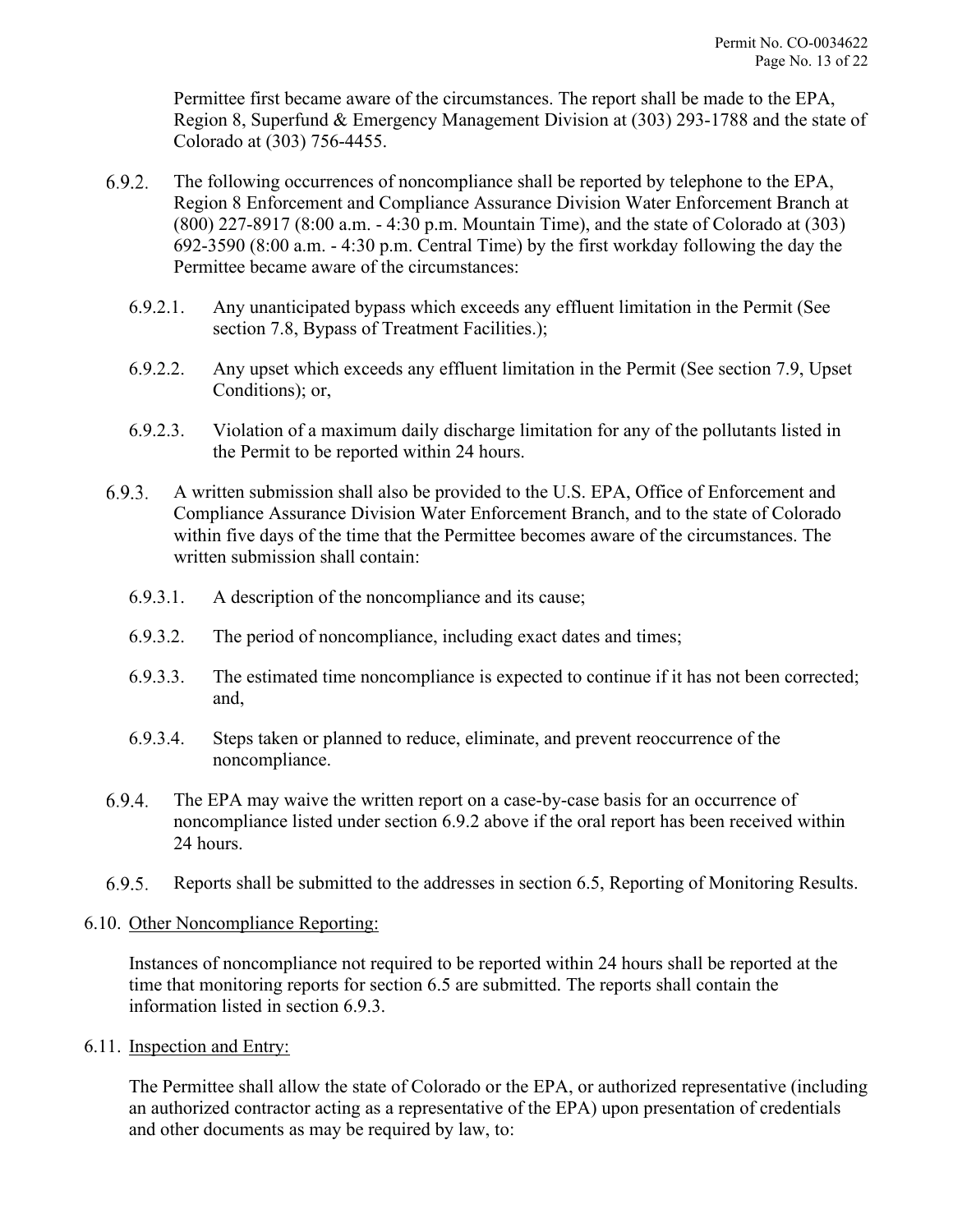- Enter upon the Permittee's premises where a regulated facility or activity is located or conducted, or where records must be kept under the conditions of this Permit;
- 6.11.2. Have access to and copy, at reasonable times, any records that must be kept under the conditions of this Permit;
- Inspect at reasonable times any facilities, equipment (including monitoring and control equipment), practices, or operations regulated or required under this Permit; and,
- Sample or monitor at reasonable times, for the purpose of assuring permit compliance or as otherwise authorized by the Act, any substances or parameters at any location.

# <span id="page-13-0"></span>**7. Compliance Responsibilities**

### <span id="page-13-1"></span>7.1. Duty to Comply:

The Permittee must comply with all conditions of this Permit. Any failure to comply with the Permit may constitute a violation of the Clean Water Act and may be grounds for enforcement action, including, but not limited to termination, revocation and reissuance, modification, or denial of a permit renewal application. The Permittee shall give the EPA advanced notice of any planned changes at the permitted facility that could change any discharge from the facility, or of any activity that may result in failure to comply with permit conditions.

### <span id="page-13-2"></span>7.2. Penalties for Violations of Permit Conditions:

The Clean Water Act provides for specified civil and criminal monetary penalties for violations of its provisions. However, the Federal Civil Penalties Inflation Adjustment Act of 1990, as amended by the Debt Collection Improvement Act of 1996, requires the EPA to adjust the civil monetary penalties for inflation on a periodic basis. The EPA has adjusted its civil monetary penalties effective January 13, 2020 (85 Fed. Reg. 1751-1757). The civil and criminal penalties for violations of the Act are as follows:

- $7.2.1.$ Any person who violates Section 301, 302, 306, 307, 308, 318 or 405 of the Act, or any permit condition or limitation implementing any such sections in a permit issued under Section 402, or any requirement imposed in a pretreatment program approved under Section  $402(a)(3)$  or  $402(b)(8)$  of the Act, is subject to a civil penalty not to exceed \$55,800 per day for each violation.
- $7.2.2.$ Any person who negligently violates Section 301, 302, 306, 307, 308, 318, or 405 of the Act, or any condition or limitation implementing any of such sections in a permit issued under Section 402 of the Act, or any requirement imposed in a pretreatment program approved under Section 402(a)(3) or 402(b)(8) of the Act, is subject to criminal penalties of \$2,500 to \$25,000 per day of violation, or imprisonment for not more than one year, or both. In the case of a second or subsequent conviction for a negligent violation, a person shall be subject to criminal penalties of not more than \$50,000 per day of violation, or by imprisonment for not more than two years, or both.
- $7.2.3.$ Any person who knowingly violates Section 301, 302, 306, 307, 308, 318, or 405 of the Act, or any condition or limitation implementing any of such sections in a permit issued under Section 402 of the Act, or any requirement imposed in a pretreatment program approved under Section 402(a)(3) or 402(b)(8) of the Act, is subject to criminal penalties of \$5,000 to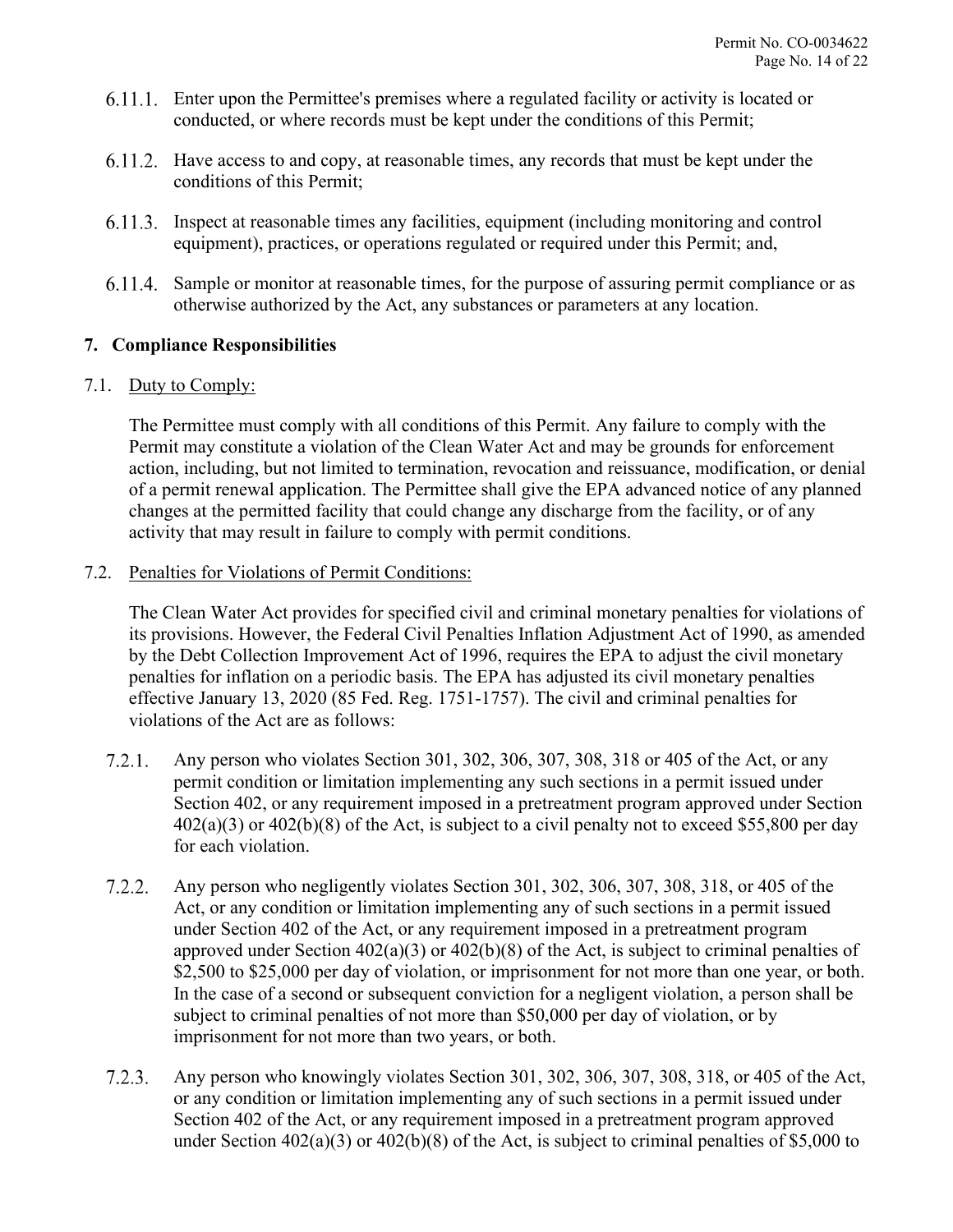\$50,000 per day of violation, or imprisonment for not more than three years, or both. In the case of a second or subsequent conviction for a knowing violation, a person shall be subject to criminal penalties of not more than \$100,000 per day of violation, or imprisonment for not more than six years, or both.

- $7.2.4.$ Any person who knowingly violates Section 301, 302, 303, 306, 307, 308, 318 or 405 of the Act, or any permit condition or limitation implementing any of such sections in a permit issued under Section 402 of the Act, and who knows at that time that he thereby places another person in imminent danger of death or serious bodily injury, shall, upon conviction, be subject to a fine of not more than \$250,000 or imprisonment for not more than 15 years, or both. In the case of a second or subsequent conviction for a knowing endangerment violation, a person shall be subject to a fine of not more than \$500,000 or by imprisonment for not more than 30 years, or both. An organization, as defined in Section  $309(c)(3)(B)(iii)$ of the Act, shall, upon conviction of violating the imminent danger provision, be subject to a fine of not more than \$1,000,000 and can be fined up to \$2,000,000 for second or subsequent convictions.
- $7.2.5.$ Any person may be assessed an administrative penalty by the Administrator for violating Section 301, 302, 306, 307, 308, 318 or 405 of this Act, or any permit condition or limitation implementing any of such sections in a permit issued under Section 402 of this Act. Where an administrative enforcement action is brought for a Class I civil penalty, the assessed penalty may not exceed \$22,320 per violation, with a maximum amount not to exceed \$55,800. Where an administrative enforcement action is brought for a Class II civil penalty, the assessed penalty may not exceed \$22,320 per day for each day during which the violation continues, with the maximum amount not to exceed \$278,995.
- <span id="page-14-0"></span>7.3. Need to Halt or Reduce Activity not a Defense:

It shall not be a defense for a permittee in an enforcement action that it would have been necessary to halt or reduce the permitted activity in order to maintain compliance with the conditions of this Permit.

<span id="page-14-1"></span>7.4. Duty to Mitigate:

The Permittee shall take all reasonable steps to minimize or prevent any discharge or sludge use or disposal in violation of this Permit which has a reasonable likelihood of adversely affecting human health or the environment.

- <span id="page-14-2"></span>7.5. Inspection Requirements:
	- $7.5.1.$ On at least a weekly basis when operating, unless otherwise approved by the EPA, the Permittee shall inspect its water treatment facility, at a minimum, for the following:
		- 7.5.1.1. A visual inspection of the outside basins to identify any potential problems such as the basins overflowing due to excessive inflow, the accumulation of excess sediment, and leaks due to cracks in the concrete walls of the basins.
		- 7.5.1.2. The water level in each settling basin (both inside and outside) shall be observed to ensure that the settling basin is not likely to overflow before the next inspection occurs.
		- 7.5.1.3. A visual inspection of both outfalls to determine if a discharge has occurred and if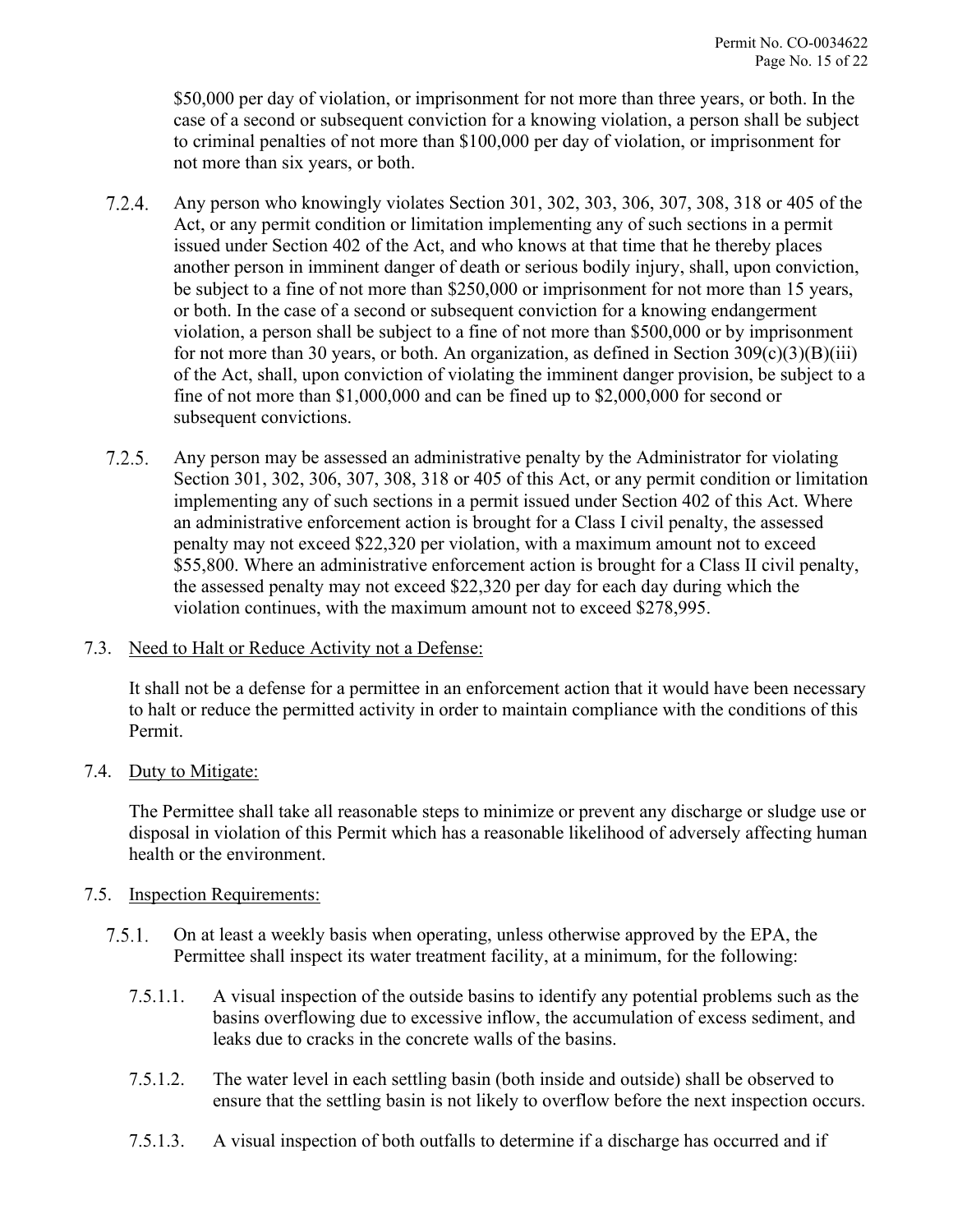there are any signs of pollutants or other materials that would be cause for concern.

- $7.5.2.$ The Permittee shall maintain a log in either paper or electronic format recording information obtained during inspection activities. At a minimum, the log shall include the following:
	- 7.5.2.1. Date and time of the inspection;
	- 7.5.2.2. Name of the inspector(s);
	- 7.5.2.3. The facility's discharge status;
	- 7.5.2.4. The flow rate of the discharge if occurring;
	- 7.5.2.5. Identification of operational problems and/or maintenance problems;
	- 7.5.2.6. Recommendations, as appropriate, to remedy identified problems;
	- 7.5.2.7. A brief description of any actions taken with regard to problems identified; and,
	- 7.5.2.8. Other information, as appropriate.
- $7.5.3.$ The Permittee shall maintain daily log in either paper or electronic format in accordance with proper record-keeping procedures and shall make the log available for inspection, upon request, by authorized representatives of the U.S. Environmental Protection Agency or the state of Colorado.
- $7.5.4.$ Problems identified during the inspection shall be addressed through proper operation and maintenance (see section [7.6\)](#page-15-0).
- <span id="page-15-0"></span>7.6. Proper Operation and Maintenance:

The Permittee shall at all times properly operate and maintain all facilities and systems of treatment and control (and related appurtenances) which are installed or used by the Permittee to achieve compliance with the conditions of this Permit. Proper operation and maintenance also includes adequate laboratory controls and appropriate quality assurance procedures. This provision requires the operation of back-up or auxiliary facilities or similar systems which are installed by a permittee only when the operation is necessary to achieve compliance with the conditions of the Permit.

- $7.6.1.$ The Permittee shall, as soon as reasonable and practicable, but no later than six (6) months after the effective date of this Permit, do the following as part of the operation and maintenance program for the water treatment facility:
	- 7.6.1.1. Have a current O & M Manual(s) that describes the proper operational procedures and maintenance requirements of the water treatment facility;
	- 7.6.1.2. Have the O & M Manual(s) readily available to the operator of the water treatment facility and require that the operator become familiar with the manual(s) and any updates;
	- 7.6.1.3. Have a schedule(s) for routine operation and maintenance activities at the water treatment facility; and,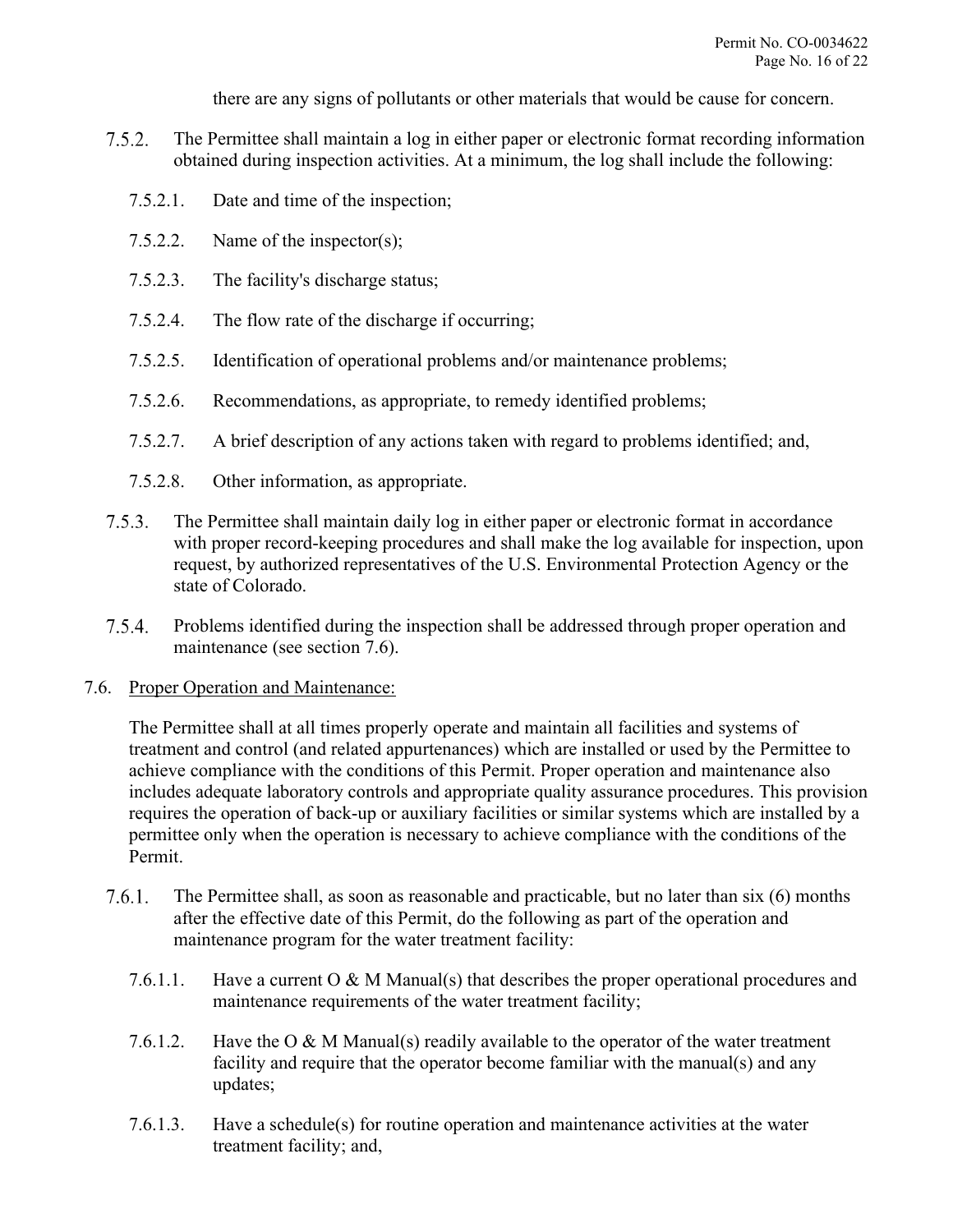- 7.6.1.4. Require the operator to perform the routine operation and maintenance requirements in accordance with the schedule(s).
- $7.6.2.$ The Permittee shall maintain a daily log in either paper or electronic format containing a summary record of all operation and maintenance activities at the water treatment facility. At a minimum, the log shall include the following information:
	- 7.6.2.1. Date and time;
	- 7.6.2.2. Name and title of person(s) making the log entry;
	- 7.6.2.3. Name of the persons(s) performing the activity;
	- 7.6.2.4. A brief description of the activity; and,
	- 7.6.2.5. Other information, as appropriate.
- $7.6.3.$ The Permittee shall maintain the daily log in accordance with proper record-keeping procedures and shall make the log available for inspection, upon request, by authorized representatives of the EPA or the state of Colorado.
- <span id="page-16-0"></span>7.7. Removed Substances:

Collected screenings, grit, solids, sludge (including sewage sludge), or other pollutants removed in the course of treatment shall be buried or disposed in a manner consistent with all applicable federal and state regulations (e.g., 40 CFR Part 257, 40 CFR Part 258, 40 CFR Part 503). Sludge/digester supernatant and filter backwash shall not be directly blended with or enter either the final plant discharge and/or waters of the United States.

- <span id="page-16-4"></span><span id="page-16-3"></span><span id="page-16-2"></span><span id="page-16-1"></span>7.8. Bypass of Treatment Facilities:
	- $7.8.1.$ Bypass not exceeding limitations: The Permittee may allow any bypass to occur which does not cause effluent limitations to be exceeded, but only if it also is for essential maintenance to assure efficient operation. These bypasses are not subject to the provisions of sections [7.8.2](#page-16-2) and [7.8.3.](#page-16-3)
	- $7.8.2.$ Notice:
		- 7.8.2.1. Anticipated bypass: If the Permittee knows in advance of the need for a bypass, it shall submit prior notice, if possible at least 10 days before the date of the bypass to EPA Region 8 Enforcement and Compliance Assurance Division Water Enforcement Branch, and the state of Colorado.
		- 7.8.2.2. Unanticipated bypass: The Permittee shall submit notice of an unanticipated bypass as required under section [6.9,](#page-11-3) Twenty-four Hour Noncompliance Reporting, to the EPA Region 8 Enforcement and Compliance Assurance Division Water Enforcement Branch, and the state of Colorado.
	- $7.8.3.$ Prohibition of bypass
		- 7.8.3.1. Bypass is prohibited and the EPA may take enforcement action against a permittee for a bypass, unless: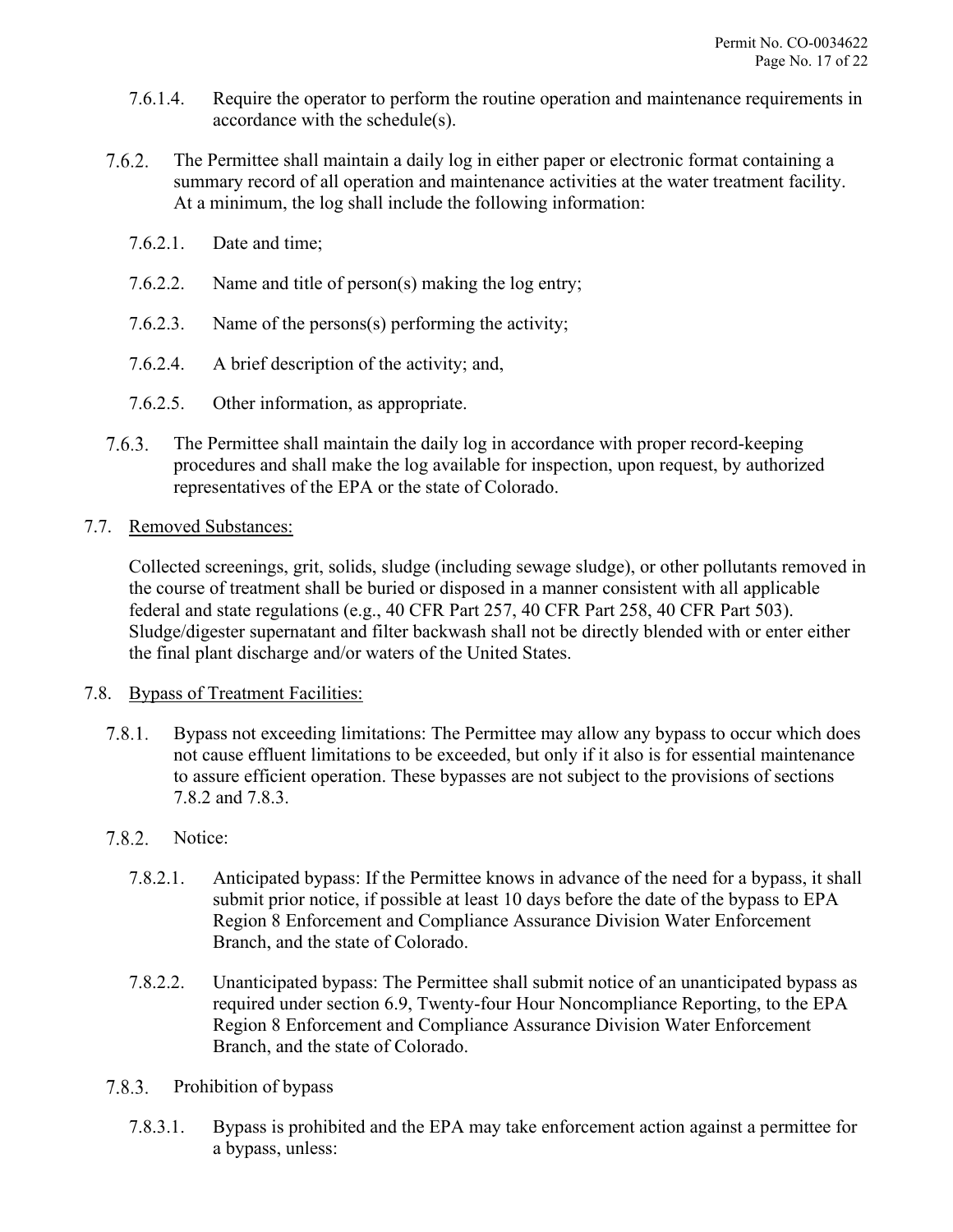- 7.8.3.1.1. The bypass was unavoidable to prevent loss of life, personal injury, or severe property damage;
- 7.8.3.1.2. There were no feasible alternatives to the bypass, such as the use of auxiliary treatment facilities, retention of untreated wastes, or maintenance during normal periods of equipment downtime. This condition is not satisfied if adequate back-up equipment should have been installed in the exercise of reasonable engineering judgement to prevent a bypass which occurred during normal periods of equipment downtime or preventive maintenance; and,
- 7.8.3.1.3. The Permittee submitted notices as required under section [7.8.2.](#page-16-2)
- 7.8.3.2. The EPA may approve an anticipated bypass, after considering its adverse effects, if the EPA determines that it will meet the three conditions listed above in section [7.8.3.1.](#page-16-4)

# <span id="page-17-0"></span>7.9. Upset Conditions:

- $7.9.1.$ Effect of an upset: An upset constitutes an affirmative defense to an action brought for noncompliance with technology based permit effluent limitations if the requirements of section 6.9.2 are met. No determination made during administrative review of claims that noncompliance was caused by upset, and before an action for noncompliance, is final administrative action subject to judicial review (i.e., Permittees will have the opportunity for a judicial determination on any claim of upset only in an enforcement action brought for noncompliance with technology-based permit effluent limitations).
- $7.9.2.$ Conditions necessary for a demonstration of upset: A permittee who wishes to establish the affirmative defense of upset shall demonstrate, through properly signed, contemporaneous operating logs, or other relevant evidence that:
	- 7.9.2.1. An upset occurred and that the Permittee can identify the cause(s) of the upset;
	- 7.9.2.2. The permitted facility was at the time being properly operated;
	- 7.9.2.3. The Permittee submitted notice of the upset as required under section [6.9,](#page-11-3) Twenty-four Hour Notice of Noncompliance Reporting; and,
	- 7.9.2.4. The Permittee complied with any remedial measures required under section [7.4,](#page-14-1) Duty to Mitigate.
- Burden of proof: In any enforcement proceeding, the Permittee seeking to establish the 7.9.3. occurrence of an upset has the burden of proof.

### <span id="page-17-1"></span>7.10. Toxic Pollutants:

The Permittee shall comply with effluent standards or prohibitions established under Section 307 (a) of the Act for toxic pollutants within the time provided in the regulations that establish those standards or prohibitions, even if the Permit has not yet been modified to incorporate the requirement.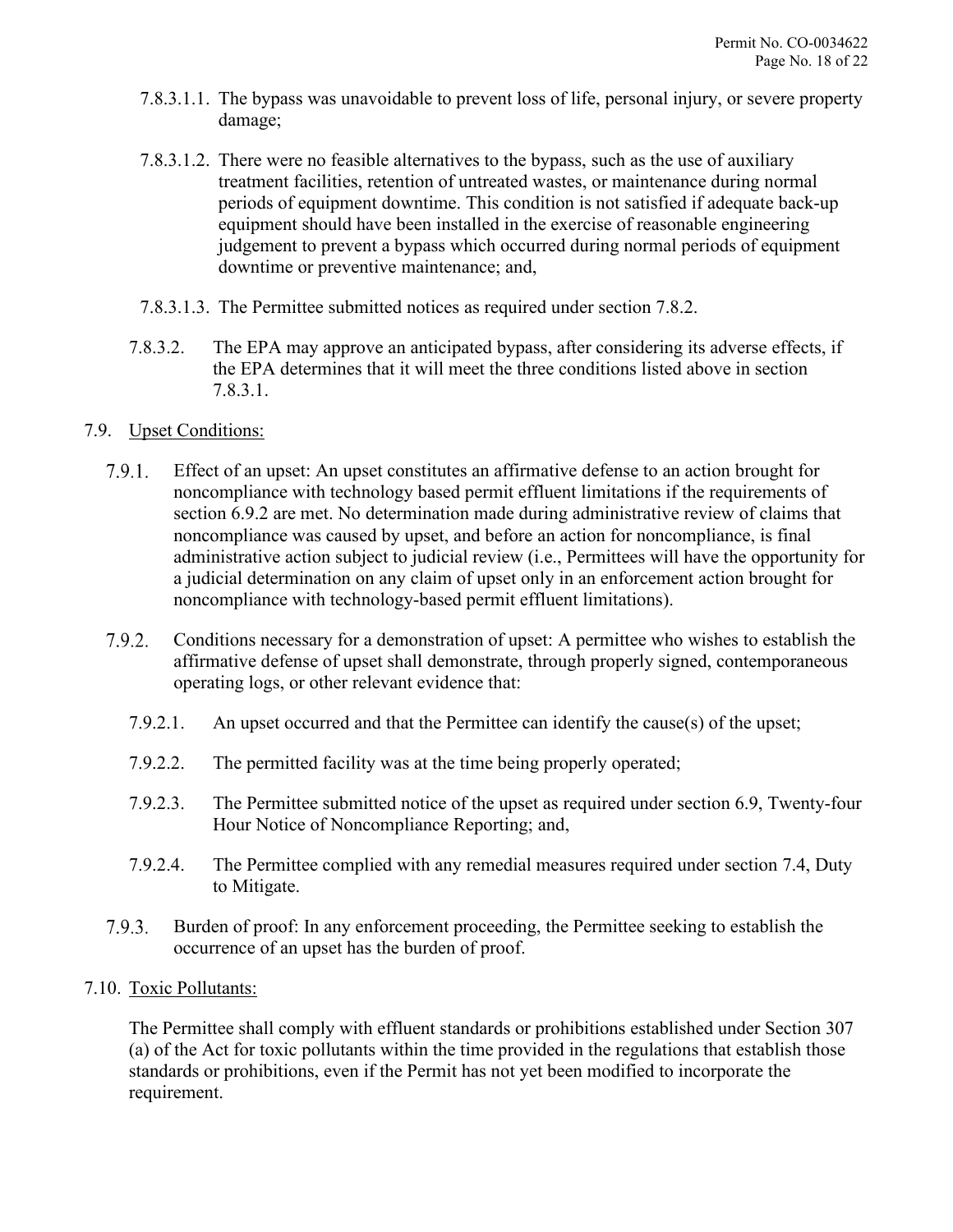## <span id="page-18-0"></span>**8. General Requirements**

#### <span id="page-18-1"></span>8.1. Planned Changes:

The Permittee shall give notice to the EPA as soon as possible of any planned physical alterations or additions to the permitted facility. Notice is required only when:

- $8.1.1.$ The alteration or addition to a permitted facility may meet one of the criteria for determining whether a facility is a New Source; or
- 8.1.2. The alteration or addition could significantly change the nature or increase the quantity of pollutant discharged. This notification applies to pollutants which are not subject to effluent limitations in the Permit; or
- 8.1.3. The alteration or addition results in a significant change in the permittee's sludge use or disposal practices, and such alteration, addition, or change may justify the application of permit conditions that are different from or absent in the existing permit, including notification of additional use or disposal sites not reported during the permit application process or not reported pursuant to an approved land application plan;

### <span id="page-18-2"></span>8.2. Anticipated Noncompliance:

The Permittee shall give advance notice to the EPA of any planned changes in the permitted facility or activity which may result in noncompliance with Permit requirements.

<span id="page-18-3"></span>8.3. Permit Actions:

This Permit may be modified, revoked and reissued, or terminated for cause. The filing of a request by the Permittee for a permit modification, revocation and reissuance, or termination, or a notification of planned changes or anticipated noncompliance, does not stay any permit condition.

### <span id="page-18-4"></span>8.4. Duty to Reapply:

If the Permittee wishes to continue an activity regulated by this Permit after the expiration date of this Permit, the Permittee must apply for and obtain a new permit. The application shall be submitted at least 180 days before the expiration date of this Permit, unless permission for a later date has been granted by the EPA.

### <span id="page-18-5"></span>8.5. Duty to Provide Information:

The Permittee shall furnish to the EPA, within a reasonable time, any information which the EPA may request to determine whether cause exists for modifying, revoking and reissuing, or terminating this Permit, or to determine compliance with this Permit. The Permittee shall also furnish to the EPA, upon request, copies of records required to be kept by this Permit.

#### <span id="page-18-6"></span>8.6. Other Information:

When the Permittee becomes aware that it failed to submit any relevant facts in a permit application, or submitted incorrect information in a permit application or any report to the EPA, it shall promptly submit such facts or information.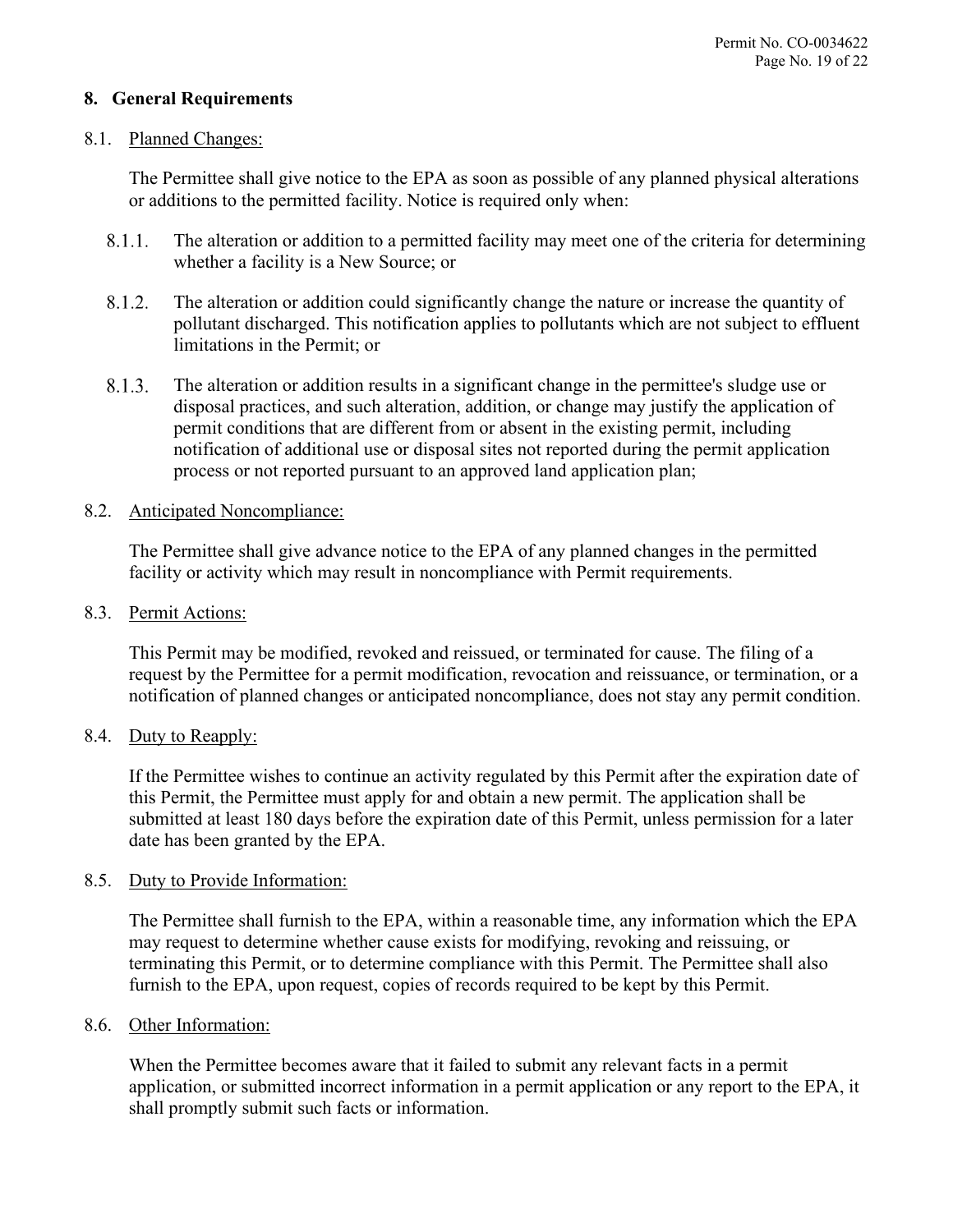### <span id="page-19-0"></span>8.7. Signatory Requirements:

All applications, reports or information submitted to the EPA shall be signed and certified.

- $8.7.1.$ All permit applications shall be signed by either a principal executive officer or ranking elected official.
- <span id="page-19-3"></span>All reports required by the Permit and other information requested by the EPA shall be 8.7.2. signed by a person described above or by a duly authorized representative of that person. A person is a duly authorized representative only if:
	- 8.7.2.1. The authorization is made in writing by a person described above and submitted to the EPA; and,
	- 8.7.2.2. The authorization specifies either an individual or a position having responsibility for the overall operation of the regulated facility, such as the position of plant manager, superintendent, position of equivalent responsibility, or an individual or position having overall responsibility for environmental matters. (A duly authorized representative may thus be either a named individual or any individual occupying a named position.)
- 8.7.3. Changes to authorization: If an authorization under section [8.7.2](#page-19-3) is no longer accurate because a different individual or position has responsibility for the overall operation of the facility, a new authorization satisfying the requirements of section [8.7.2](#page-19-3) must be submitted to the EPA prior to or together with any reports, information, or applications to be signed by an authorized representative.
- 8.7.4. Certification: Any person signing a document under this section shall make the following certification:

*"I certify under penalty of law that this document and all attachments were prepared under my direction or supervision in accordance with a system designed to assure that qualified personnel properly gather and evaluate the information submitted. Based on my inquiry of the person or persons who manage the system, or those persons directly responsible for gathering the information, the information submitted is, to the best of my knowledge and belief, true, accurate, and complete. I am aware that there are significant penalties for submitting false information, including the possibility of fine and imprisonment for knowing violations."*

### <span id="page-19-1"></span>8.8. Penalties for Falsification of Reports:

The Act provides that any person who knowingly makes any false statement, representation, or certification in any record or other document submitted or required to be maintained under this Permit, including monitoring reports or reports of compliance or noncompliance shall, upon conviction be punished by a fine of not more than \$10,000 per violation, or by imprisonment for not more than six months per violation, or by both.

<span id="page-19-2"></span>8.9. Availability of Reports:

Except for data determined to be confidential under 40 CFR Part 2, Subpart B, all reports prepared in accordance with the terms of this Permit shall be available for public inspection at the offices of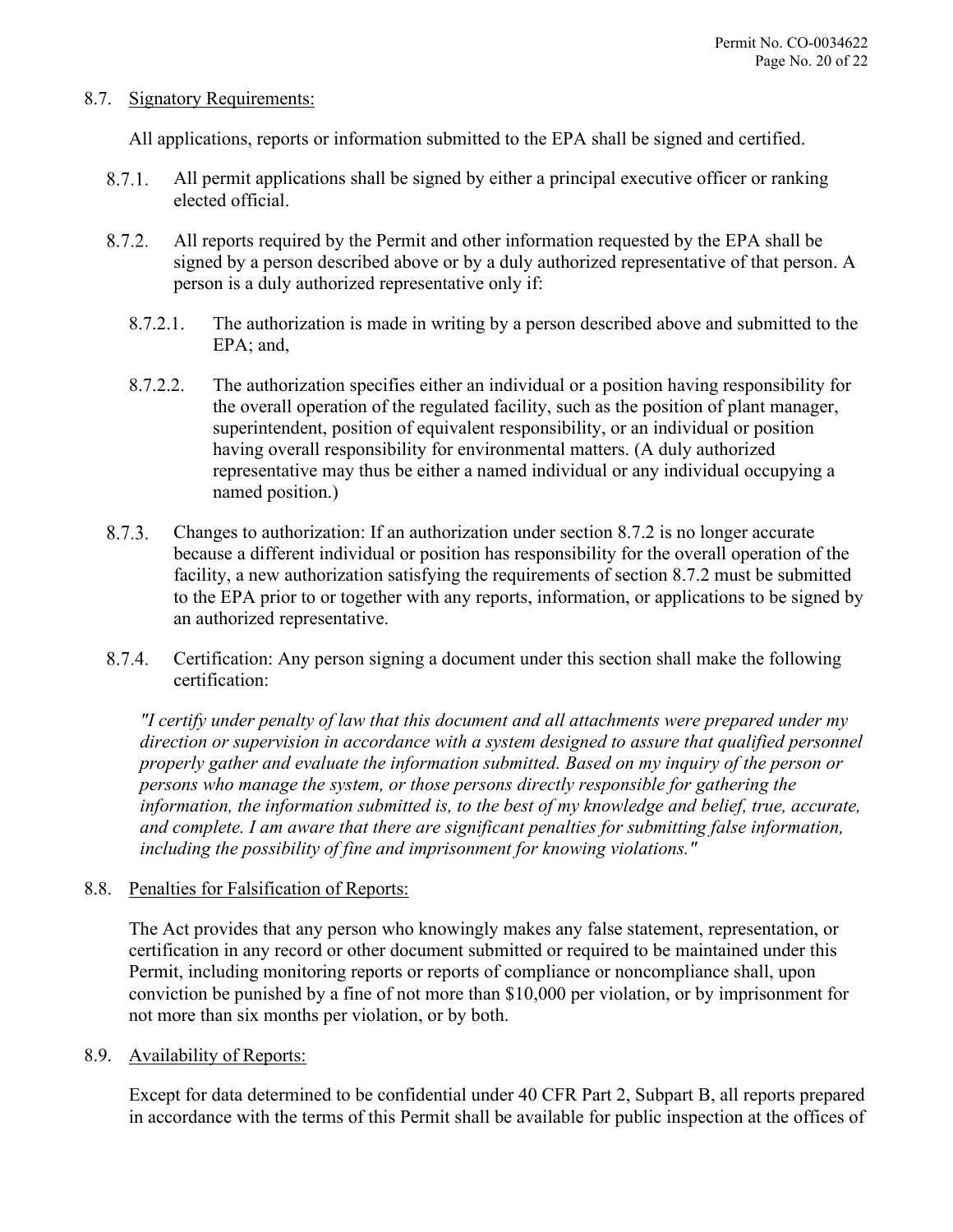the EPA. As required by the Act, permit applications, permits and effluent data shall not be considered confidential.

<span id="page-20-0"></span>8.10. Property Rights:

The issuance of this Permit does not convey any property rights of any sort, or any exclusive privileges, nor does it authorize any injury to private property or any invasion of personal rights, nor any infringement of federal, state or local laws or regulations.

<span id="page-20-1"></span>8.11. Severability:

The provisions of this Permit are severable, and if any provision of this Permit, or the application of any provision of this Permit to any circumstance, is held invalid, the application of such provision to other circumstances, and the remainder of this Permit, shall not be affected thereby.

#### <span id="page-20-2"></span>8.12. Transfers:

This Permit may be automatically transferred to a new permittee if:

- 8.12.1. The current Permittee notifies the EPA at least 30 days in advance of the proposed transfer date;
- <span id="page-20-6"></span>The notice includes a written agreement between the existing and new permittees containing a specific date for transfer of permit responsibility, coverage, and liability between them; and,
- The EPA does not notify the existing Permittee and the proposed new permittee of the EPA's intent to modify, or revoke and reissue the Permit. If this notice is not received, the transfer is effective on the date specified in the agreement mentioned in section [8.12.2.](#page-20-6)

### <span id="page-20-3"></span>8.13. Oil and Hazardous Substance Liability:

Nothing in this Permit shall be construed to preclude the institution of any legal action or relieve the Permittee from any responsibilities, liabilities, or penalties to which the Permittee is or may be subject under Section 311 of the Act.

#### <span id="page-20-4"></span>8.14. State Laws:

Nothing in this Permit shall be construed to preclude the institution of any legal action or relieve the Permittee from any responsibilities, liabilities, or penalties established pursuant to any applicable state law or regulation under authority preserved by Section 510 of the Act.

#### <span id="page-20-5"></span>8.15. Reopener Provision:

This Permit may be reopened and modified (following proper administrative procedures) to include the appropriate effluent limitations (and compliance schedule, if necessary), or other appropriate requirements if one or more of the following events occurs:

Water Quality Standards: The water quality standards of the receiving water(s) to which the Permittee discharges are modified in such a manner as to require different effluent limits than contained in this Permit.